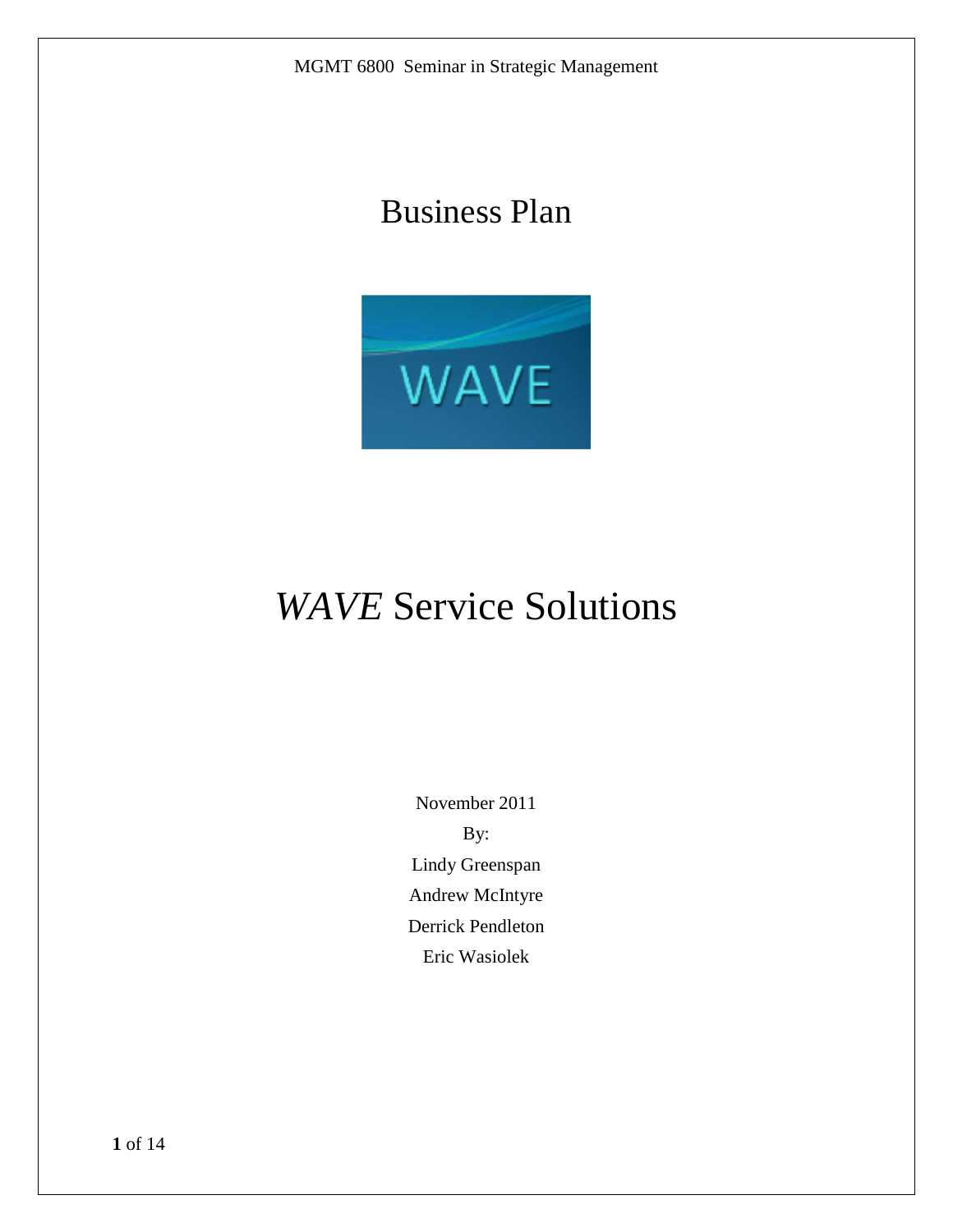# **TABLE OF CONTENTS**

| I.   |  |
|------|--|
| II.  |  |
| III. |  |
|      |  |
|      |  |
| VI.  |  |
| VII. |  |

**APPENDIX**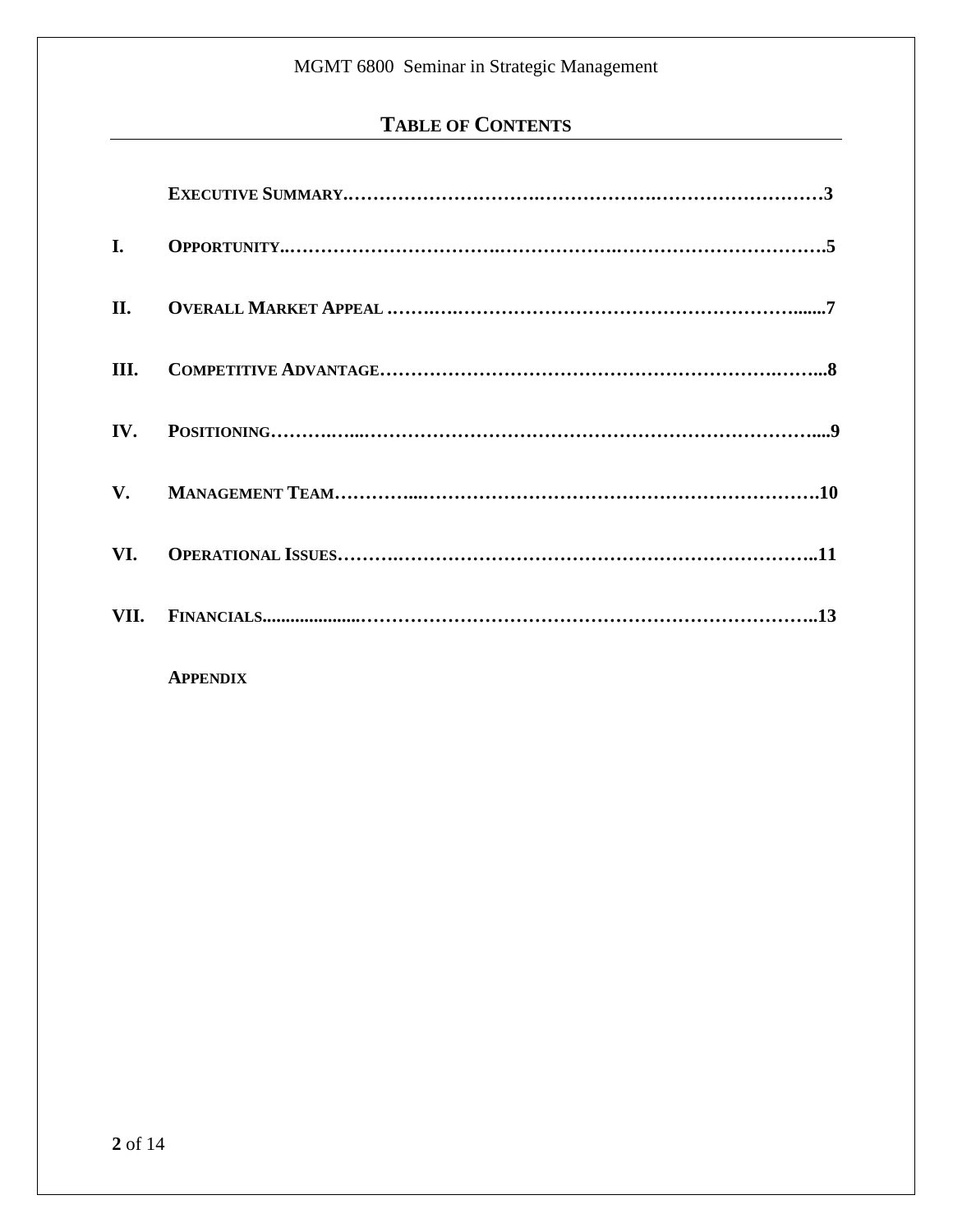### **EXECUTIVE SUMMARY**

**I. Opportunity.** *WAVE* Service Solutions is a San Ramon, California-based company whose mission is to revolutionize the restaurant dining experience. The restaurant market is struggling with several issues that reduce both customer satisfaction and restaurant profitability. *WAVE* is an innovative solution that addresses these market issues and adds value in numerous other ways. *WAVE* leverages Apple's iPad technology to provide restaurant patrons the opportunity to pay their bill at their own leisure, split payment multiple ways among groups, and allows for browsing menu items and ordering at the table without having to wait for server assistance. Our solution is attractive for both restaurant owners and patrons. When customers can pay faster and at their own convenience, restaurants will benefit from increased table turnover, reduced server time per table, lower employee costs and reduced liability for credit card fraud. In turn, customers are often pressed for time and would benefit from a technology allowing them to pay quickly and conveniently with minimal server assistance.

**II. Market Appeal.** The restaurant technology industry has tremendous growth potential and the market for our solution is large with fragmented competition. The total worldwide market consists of 8.1 million restaurants with annual revenues of \$7.8 trillion. The U.S. market has 579,102 restaurants with annual revenues of \$558 billion. The total potential market for *WAVE* in the U.S. (at a 3% service charge) is \$16.74 billion, with a worldwide market of \$234 billion. We project to grow from \$1.3 million in revenue in the first year to over \$1 billion in revenue by year five. This growth will be achieved by penetrating the U.S. markets followed by expansion to Canada

and Europe and then worldwide. The market for our product is relatively new and competition is fragmented with no one solution owning a significant market share or providing the same all-in-one solution. We intend to gain bargaining power through partnerships with both Apple and Darden Restaurants (a large multi-restaurant chain owner). By integrating software applications into iPads, we become a value-added dealer for Apple. This strategy will provide leverage in expanding our market share as it creates a new market for iPads, revolutionizes the dining experience, and changes the service model by which restaurants operate.

**III. Competitive Advantage**. Our product offers an innovative solution in a market with many entrants. However, the market is highly fragmented with no dominant players or a direct match for our product. Personal service is an important brand differentiator and our product enhances this critical element. Our pricing and service strategy is service fee based and allows implementation of our product at no upfront cost. This fee based model removes the financial barrier to adopting our product. Many of our competitors offer expensive solutions to just one problem, such as credit card security; however, our product offers multiple solutions while providing additional features to enhance the customer experience and add value for the restaurant. We will file patents to provide barriers to our competition, but we believe the key to preserving our advantage lies in rapid product development and market penetration. Long term acquisition by one of the large restaurant technology providers such as QSR Automations could also help preserve our competitive lead.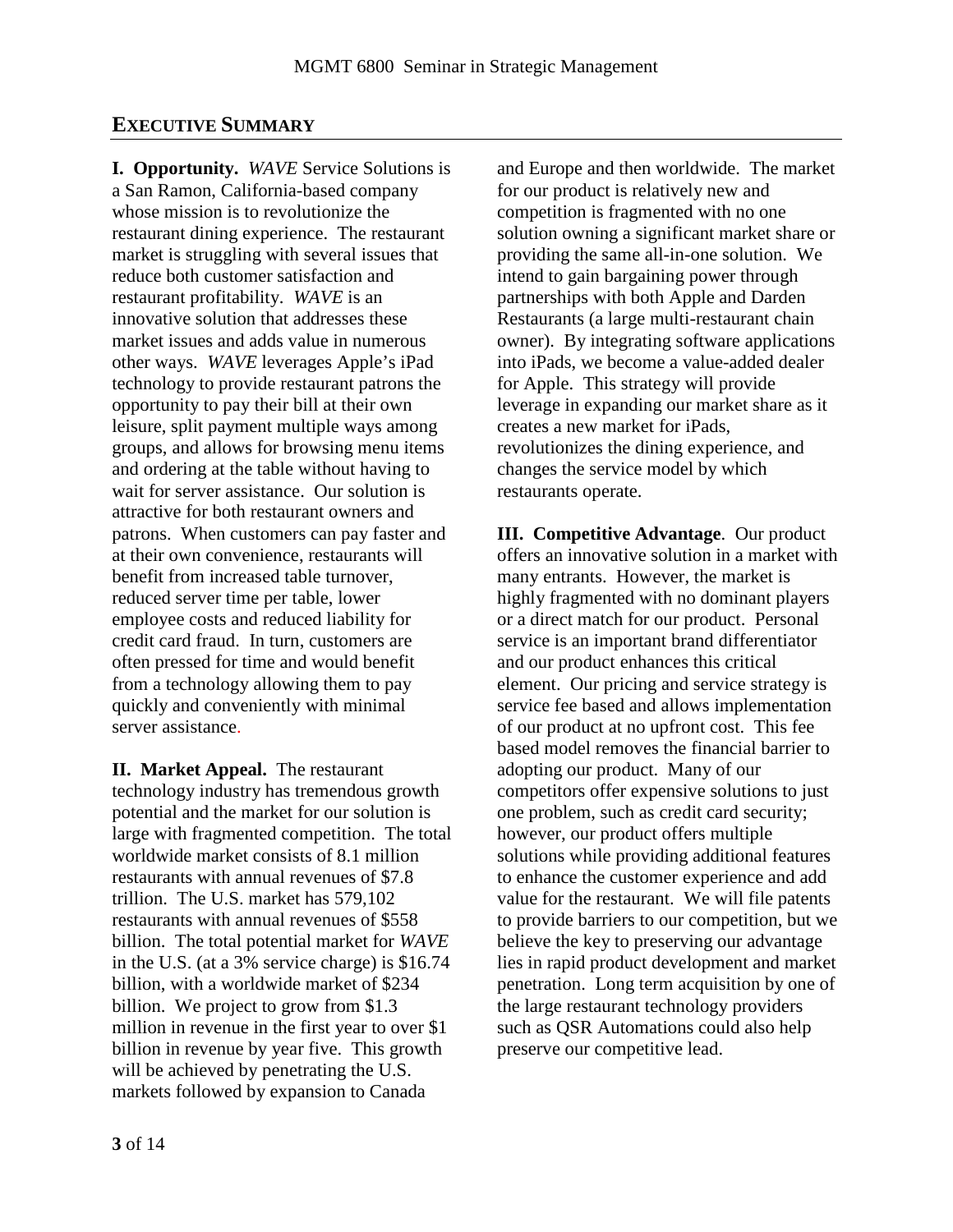**IV. Positioning**. We plan to target the most profitable and visible markets first to gain an advantage over competitors and then leverage into broader markets. There are four main market segments in the restaurant business: Fine Dining, Casual Dining, Quick Service, and Fast Food. Our product addresses the casual dining segment and is differentiated by providing an all-in-one solution and focusing on enhancing restaurant branding. We intend to pursue large corporate-owned chains first, as these provide opportunities for rapid and highly profitable expansion. Our position in the value chain is as a valueadded dealer to Apple, providing an iPad integrated with *WAVE* software to be distributed to restaurant chains. We intend to be a first mover in the restaurant market and create barriers to entry by patenting our technology and partnering with Apple and Darden Restaurants for distribution purposes.

**V. Management Team.** *WAVE* Service Solutions' management team comprises five highly developed professionals with extensive experience in the areas of finance, technology, marketing and operations. With over 50 years of combined experience, our management team has the capability to develop and expand the *WAVE* product to the U.S. and global restaurant markets.

**VI. Operational Issues.** In order to provide an optimal service experience we have developed a 5-point staging plan, which begins with an initial pilot period with a corporate partner, Darden Restaurants, at twelve of its locations. We will then rollout our product to all Darden Restaurants followed by penetration of the U.S. and global markets. During the expansion we realize there will be certain operational issues. We have accounted for the possibility of patent infringement and will be employing an Intellectual Property Firm to do further investigation and patent our product*.* We

have assessed possible risks in the market place and designed a plan to identify any potential production, manufacturing, or inventory challenges that could arise due to purchasing or development shortcomings. We have also detailed our distribution process including any possible issues as well as what facilities we will provide for implementation, testing and release of our product. We plan to provide a maintenance contract to our customers and have anticipated any potential issues that could be found post-installation.

**VII. Financials.** Our company will provide *WAVE* as a service with no up-front costs or fixed monthly fees. Revenue is based on a transaction fee we take from every sale we process. The fee is based on the restaurant's revenue such that we always receive 1% over the cost of equipment (averages to 3% gross for the overall market). Equipment is the largest expense but neither the restaurant nor *WAVE* Service Solutions owns the equipment, which is leased with the option to exit at any time allowing us to match our revenues to expenses and avoid the need for additional investment to expand. With a 1% annual market penetration rate into the markets we are targeting first, we project \$1 billion in revenue in 5 years, making this a phenomenal opportunity. Based on these projections and a 50% discount rate our company, with funding, has a net present value of \$581 million. We are seeking an initial \$179,000 to develop the product with an additional investment of \$220,000 once we have a market ready product to carry us through to positive cash flow. This results in a total investment of \$399,000. The new market we create will showcase iPads worldwide in elegant and stylish settings. With this opportunity, as well as synergies in our product strategies, we believe Apple to be an ideal partner and source for our initial funding.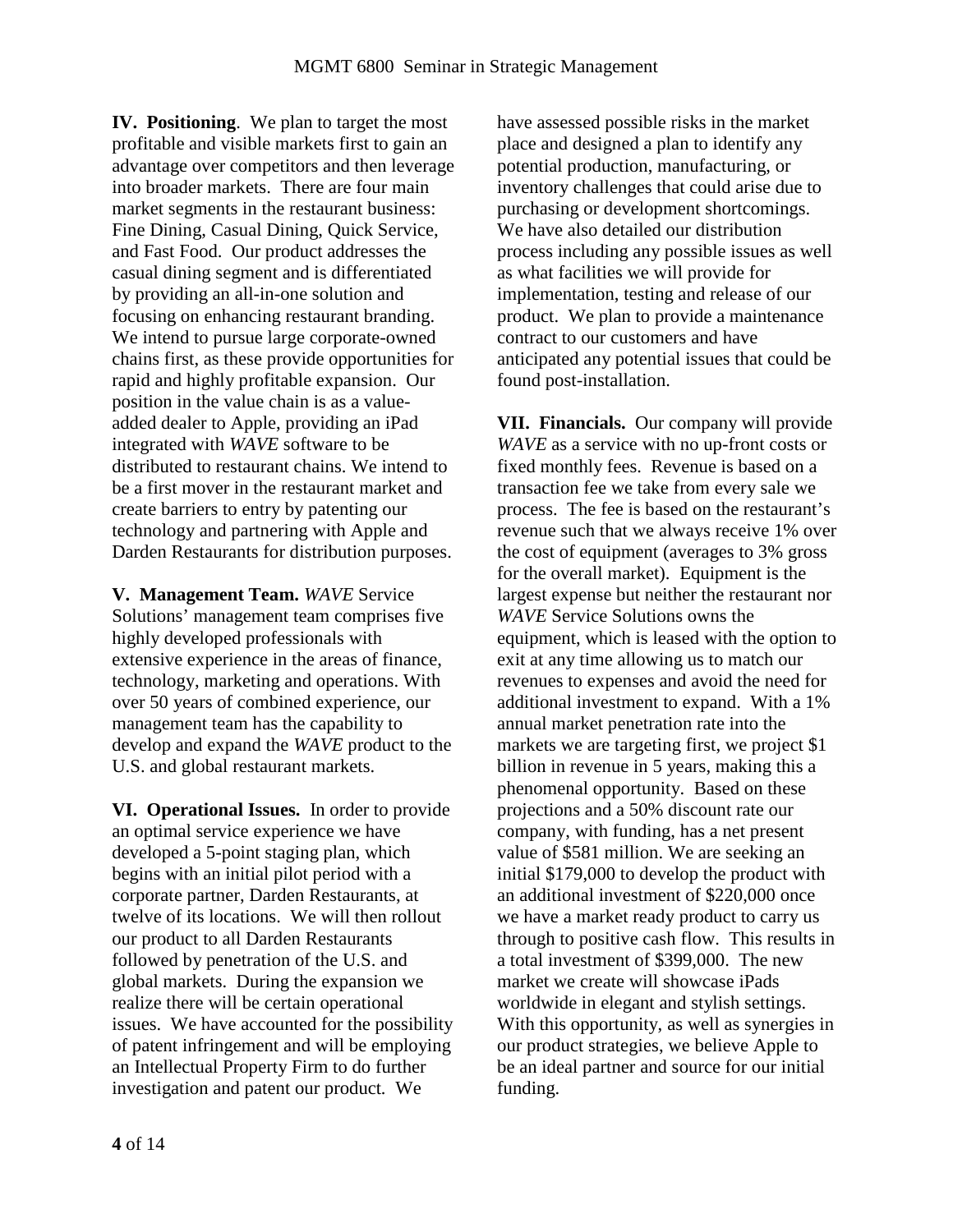#### **OPPORTUNITY**

*WAVE* Service Solutions is a San Ramon, California-based company whose mission is to revolutionize the restaurant dining experience.

**Current Market Issues:** The restaurant market is currently struggling with several issues that reduce both customer satisfaction and restaurant profitability. As much as a third of a waiter's contact time with customers is wasted on handling payment; a necessary function but one that adds no value to the customer experience. Customers frequently have to wait for long periods of time while they flag down a server and wait for them to bring the bill and handle payment, which can be very frustrating to busy customers on the go. Add to this broken process the need to easily and flexibly split the bill among different people in a group, handle partial payments by different people as well as the issue of credit card identity theft within restaurants, and the scope of the problem and the need for a comprehensive solution becomes critical. In a study of restaurant customer perceptions, 60% said they were concerned about credit card theft while 76% felt a pay at the table solution would be faster. There is also desire among restaurants for improved leveraging of current technology. High-end restaurants like Mundo Global Tapas have gone to the expense of developing their own iPad menu display for internal use to improve their brand and gain the edge over the competition.

**Introducing "***WAVE"***:** *WAVE* is an innovative solution that addresses these market issues and adds value in numerous other ways. *WAVE* provides patrons the opportunity to quickly and easily pay their bill at their own leisure, split payment multiple ways among groups, browse through menu items and order from the menu, among other features. *WAVE* leverages the iPad 2 and credit card reader attachment, allowing patrons to securely pay their bill at the table, which in turn provides customers a safer, faster and more convenient dining experience. The solution is structurally attractive for both restaurant owners and patrons alike.

**Appeal for Restaurant Owners:** Restaurants will benefit when customers can pay faster and at their own convenience, especially when groups use multiple credit cards for payment. With patrons having the opportunity to pay when they want, restaurants will see an increase in revenue due to faster table turnover, reduced server time per table, lower employee costs and reduced liability for credit card fraud. Between customers paying when ready and ordering through the menu, we estimate an increase of approximately 20% in table turnover. Additionally, the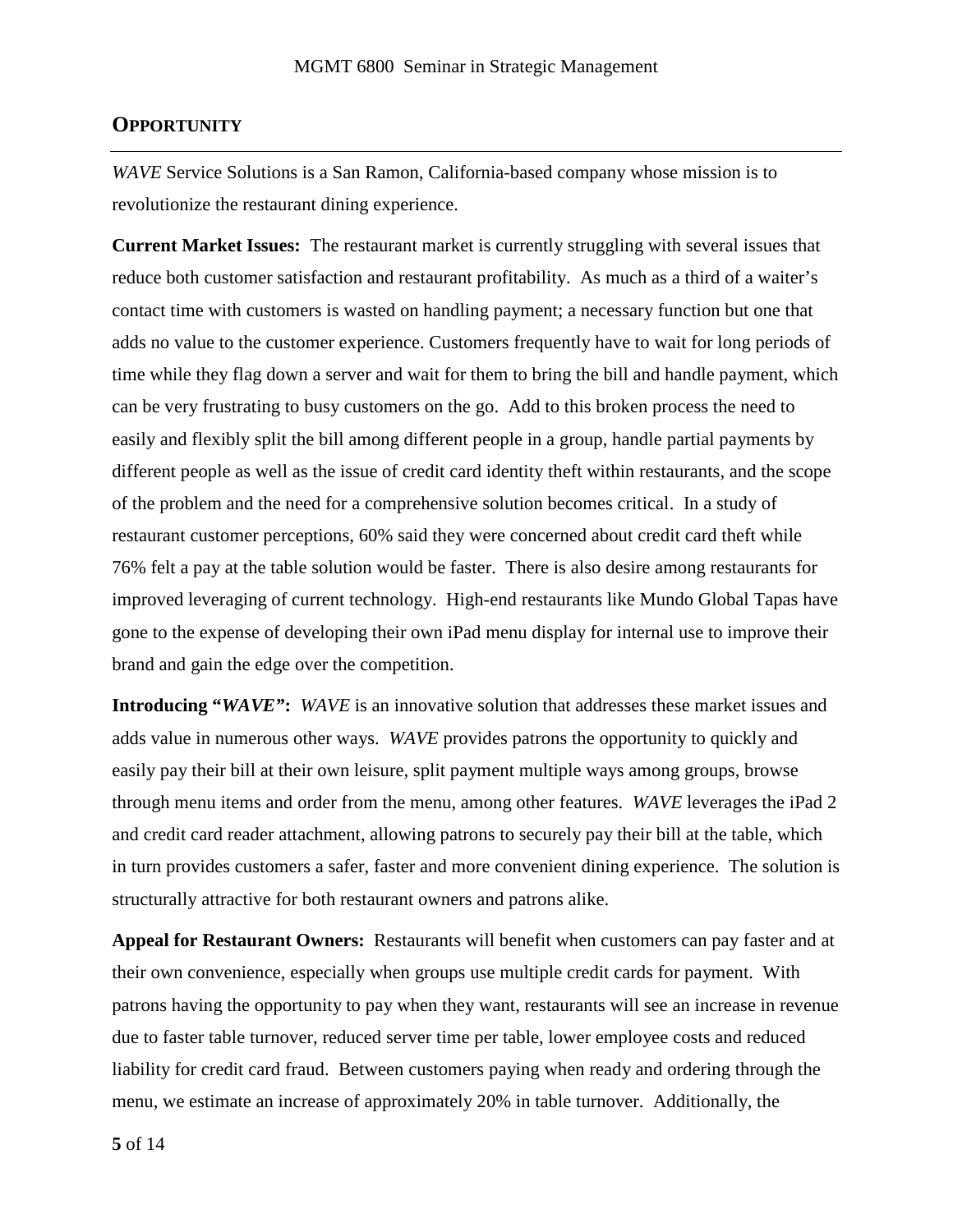dynamic electronic menu allows for instant and free updates, meaning that "Today's Specials" or "Soup of the Day" and other items that change frequently and consume waiter time to describe can be on the menu in detail with little effort and no added cost. After ordering, the table device will slowly cycle through promotions of desserts, drinks and other items the restaurant wants to sell, thus creating an opportunity for restaurants to further increase their revenue per seating. Finally, *WAVE* can help restaurants track vital statistics about individual customer consumption for a variety of uses.

**Appeal for Restaurant Patrons:** *WAVE* is extremely attractive to restaurant patrons. Customers are often pressed for time and would benefit from a restaurant technology that allows them to walk in and order themselves after being seated, as opposed to waiting for a server to assist them. They can browse through menu items on their own, view details on ingredients and sourcing, and can place their own order. After their meal, they have the option to pay their bill at the table as well as split payment multiple ways; rather than waiting for a server to run multiple credit cards separately from the table and waiting again for them to return with your card and receipt. Environmentally conscious patrons can have their receipt emailed rather than printed. Internet access and entertainment software to keep kids entertained will be available as well.

**Social Media Influence:** The market for *WAVE* is large and rapidly growing. Widely used social media networks, such as Facebook, Meetup and LinkedIn have accelerated the opportunities for groups to connect and there continues to be an increasing number of restaurant patrons who dine out in groups. For example, currently there are over 800 million active users on Facebook and the average user is connected to 80 community pages, groups and events. Many meetings and get-togethers discussed on these social media sites result in a restaurant outing. Meetup is another popular and expanding social media site. One group known as Dining Out, has almost 1.5 million members with over 4,700 groups in 41 countries. With the rapid growth of these social connection sites, more people are scheduling meetings at restaurants which makes *WAVE* extraordinarily beneficial for group payments at restaurants.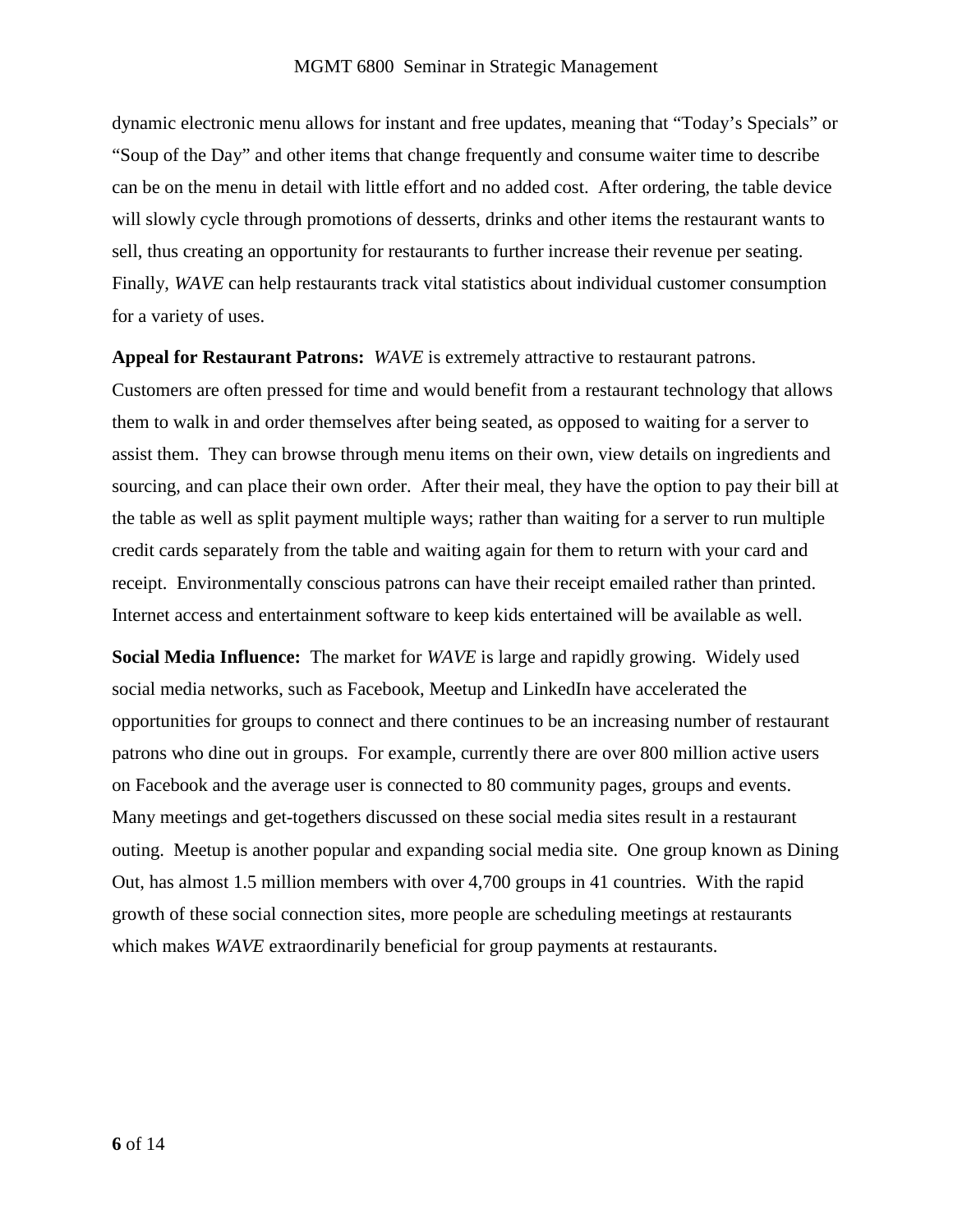### **OVERALL MARKET APPEAL**

The restaurant technology industry is large and diverse, driven by constant cycles of innovation that feeds a never ending appetite among restaurants to increase profitability and gain competitive advantage. The market for our solution is large, high growth, and has highly fragmented competition.

**Large Market Size:** The total worldwide market consists of 8.1 million restaurants with annual revenue of \$7.8 trillion. The U.S. market has 579,102 restaurants with annual revenues of \$558 billion. The Canadian market is smaller with 86,915 restaurants and annual revenues of \$60 billion, but is a strong target for our business as legislation has recently passed in Canada requiring credit card transactions to be processed at the table in restaurants. The greater



European market (Scandinavia, Eastern and Western Europe) consists of 1.4 million restaurants with annual revenues of \$1.35 trillion. The rest of the world market (ROW) consists of 6,033,983 restaurants with annual revenue of \$5.832 trillion.

**Total Potential Revenue:** The total potential revenue for *WAVE* in these markets, with a 3% service charge, is \$234 billion for the entire world market; \$16.74 billion in the U.S. Market; \$1.8 billion in the Canadian Market; \$40.6 billion in the greater European Market and \$174.96 billion in the rest of the world. (See Appendix H for additional market breakdown)

**High Growth:** This is a fledgling market with tremendous potential growth for a tablet menu and payment system. Our projections for growth in the first five years are shown here. As indicated, the projected growth for this kind of solution is virtually exponential. We expect to grow from \$1.3 million in revenue in the first year to \$1.041 billion in revenue by year five. This growth comes from penetrating



the U.S. markets, followed by eventual expansion to Canada and Europe. This growth does not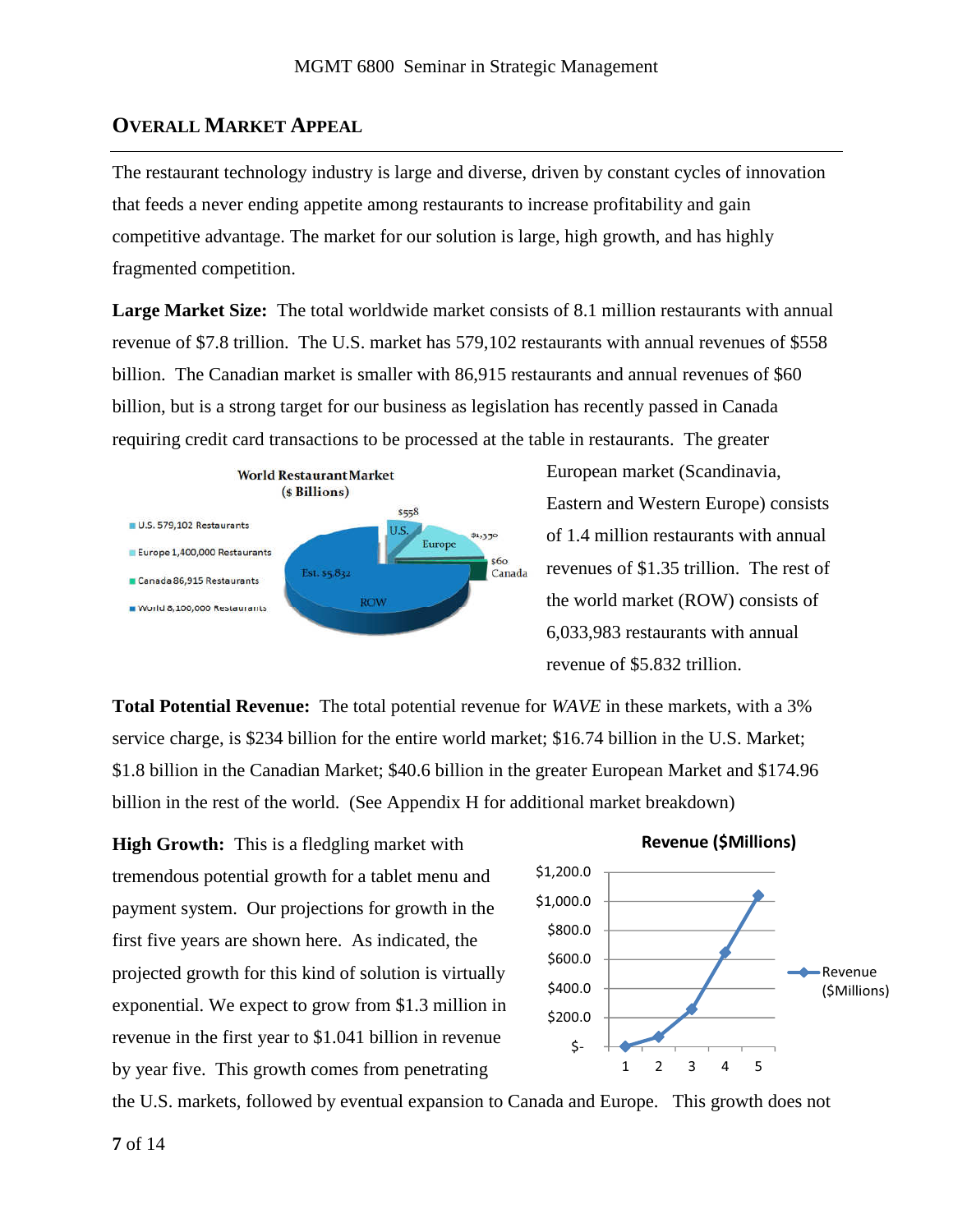address the rest of the world (ROW) market. In years 6 through 10 we have the potential of growing from over \$1 billion to \$234 billion in annual revenues for *WAVE*.

**Fragmented Competition:** The market for our solution is relatively new with many different competitors, however it is extremely fragmented and there is no dominant rival yet with whom we would have to contend. Likewise the large established restaurant technology providers appear content to wait until a leading solution emerges, presumably with the intent to acquire the winner. None of the existing solutions appear to have the necessary ingredients to be the winner.

**Bargaining Power:** We intend to seek a patent for our unique technology and to hire a law firm to defend our patent against any similar patents and to insure we do not infringe on others' patents. Secondly, we intend to form important partnerships with Darden Restaurants (a large multi-restaurant chain owner) and Apple Computer. We are a value added dealer for Apple, integrating software into iPads to provide turnkey solutions to restaurants, opening a huge new market for iPads. The patent and partnerships will give us leverage in expanding our market share and dealing with some of the other large players.

**Disruptive Innovation:** Our product revolutionizes the restaurant dining experience. It also changes the model by which restaurants operate, requiring less wait time for customers and more throughputs for restaurants. Our product also creates a novel use for tablet computers. Our ability to provide a solution without upfront costs to restaurants also disrupts the current market.

#### **COMPETITIVE ADVANTAGE**

**Overview:** This is a new market with a lot of interest so there are a lot of competitors in and around this space. The market is highly fragmented with no solution owning any significant share of the market. By far, the dominant competitor up until now has been to not address the market problems due to the previously prohibitive cost of doing so. We studied the many entrants to this market, and while no one offers an exact match to our product, we examined how others have tried to address some of the issues. We group our competitors into two broad types:

**Proprietary Pay-at-the-Table Devices:** Designed primarily to address credit card security, they largely lack other functions. They are expensive, custom built, and generally cost the restaurant around \$2,000 per device, upfront.

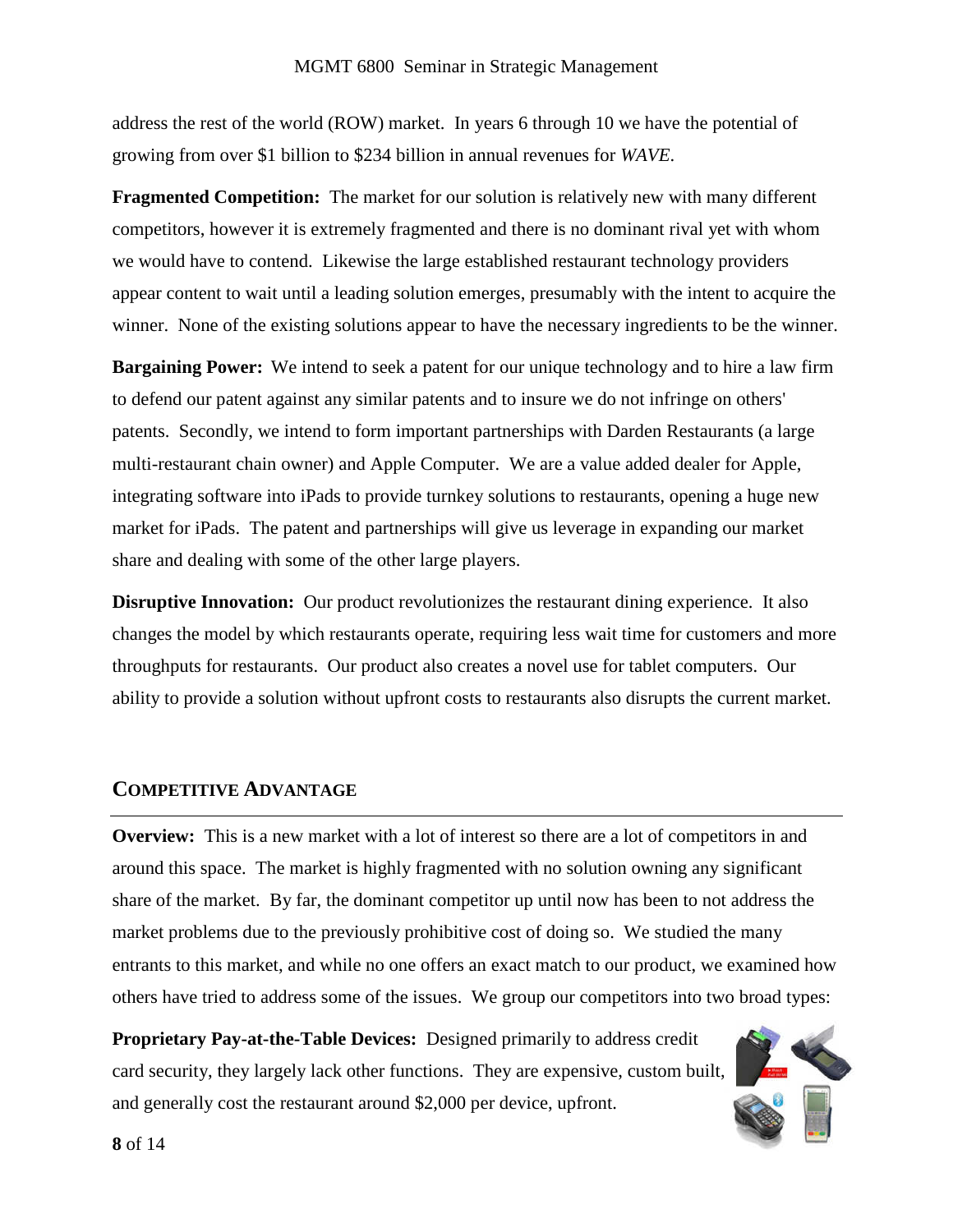**Next Generation Devices:** These competitors have solutions that leverage broadly adopted existing technology. The biggest failures from this group have come from solutions that focused too heavily on minimizing cost or on removing human contact from the dining experience.



*WAVE* **Advantages:** Success in this market means understanding how full-service restaurants differentiate themselves from fast food and quick-service restaurants through the quality and personal touch of the experience they offer. Ordering a full service dinner is an experience, trying to over-automate the process destroys the brand differentiator of that restaurant. Our product focuses on enhancing the customer experience, eliminating non-value added activities (i.e. waiters handling payments), and providing the option to order through the menu to patrons (and restaurants) that are so inclined. Electronic menus are updatable, provide highly detailed information, and help up-sell items like drinks and desserts as well as provide entertainment and internet access. Restaurants have the option to disable ordering entrée's through the menu if they feel it tarnishes their brand. Secondly, our solution is a service with no upfront or fixed monthly expense; we get paid as the restaurant gets paid. Thirdly, we offer an all-in-one solution that addresses a cocktail of experience enhancing issues. Fourthly, we will be able to leverage our partnerships with Apple and Darden, as well as our patents, to create barriers to entry for our competition. However, speed to market and rapid market penetration is also vital to sustaining our advantage.

### **POSITIONING**

It is a vast market and we are positioning ourselves to target the most profitable, as well as the most visible markets first to gain advantage over competitors and leverage into broader markets.

**Product Positioning:** There are four main segments in the restaurant business: Fast Food, Quick Service, Casual Dining, and Fine Dining. We are initially targeting the Casual Dining market with *WAVE* as this segment is the furthest behind in addressing market issues and our product can provide the best value-add and thus gain more rapid acceptance. Within this segment we intend to target large corporate chains first which have higher than average revenue per restaurant and can deploy to vast numbers of restaurants rapidly (See Appendix I). From these high profile positions, we can gain faster penetration to the broader market.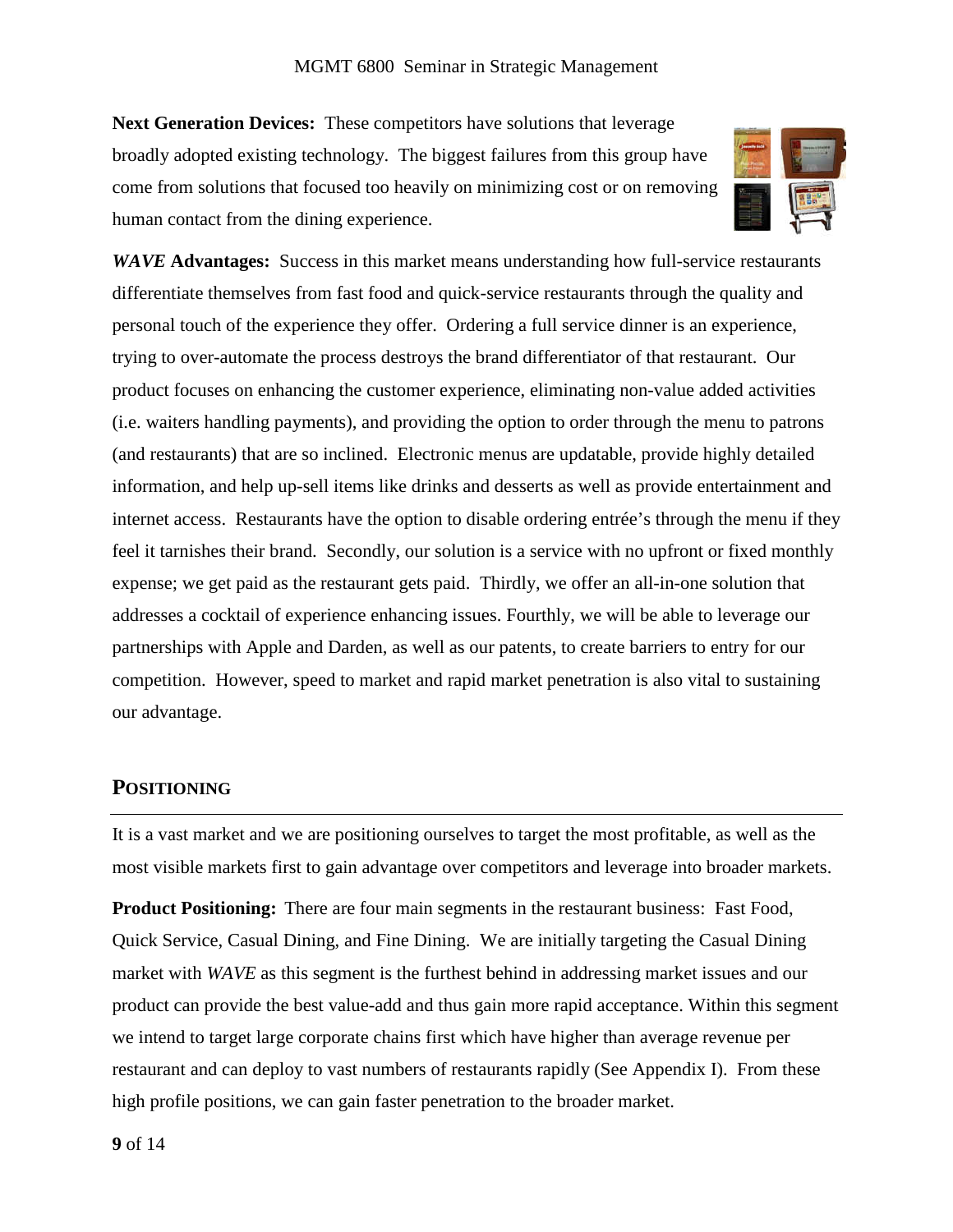**Competitive position:** We have identified two relevant competitive segments. One is companies providing table side credit card processing. Two is trendy restaurants that currently offer an iPad menu system. *WAVE* will be positioned to provide an all-in-one solution that provides both of these elements and more; a complete at the table ordering and payment system. Our competitive position is to be a first mover of this novel technology and to create barriers to entry for possible competitors by securing a patent, defending ourselves against any patent infringements, and by partnering with Apple as we are a major mover of iPads into a new segment, and with Darden and its extensive network of restaurant chains.

**Position in the Value Chain:** *WAVE* is a Value Added Dealer to Apple. We integrate our software, the iPad, and credit card swiper. To the restaurant chain owners, such as Darden, we are a solution provider to enhance their operations (and integrate our solution to their existing computer software systems, providing such information as patron statistics).



**Distribution Channels:** In addition to direct distribution, we hope to eventually partner or be acquired by one of the large restaurant technology companies like QSR Automations and utilize their vast distribution networks. See Operational Issues for additional discussion on this.

### **MANAGEMENT TEAM**

The management team at *WAVE* brings the right mix of skills and backgrounds to take full advantage of the opportunities presented by the complexities and challenges of this venture.

#### **Chief Executive Officer (CEO): Derrick L. Pendleton, MBA - Finance**

Derrick Pendleton has been involved at the ground level in several software startup companies and was co-founder of one of them. A couple of these ventures received substantial funding and went on to be acquired by larger corporations. Mr. Pendleton is experienced in leading teams and has specialized skills in optimizing businesses both in reducing costs and increasing revenue.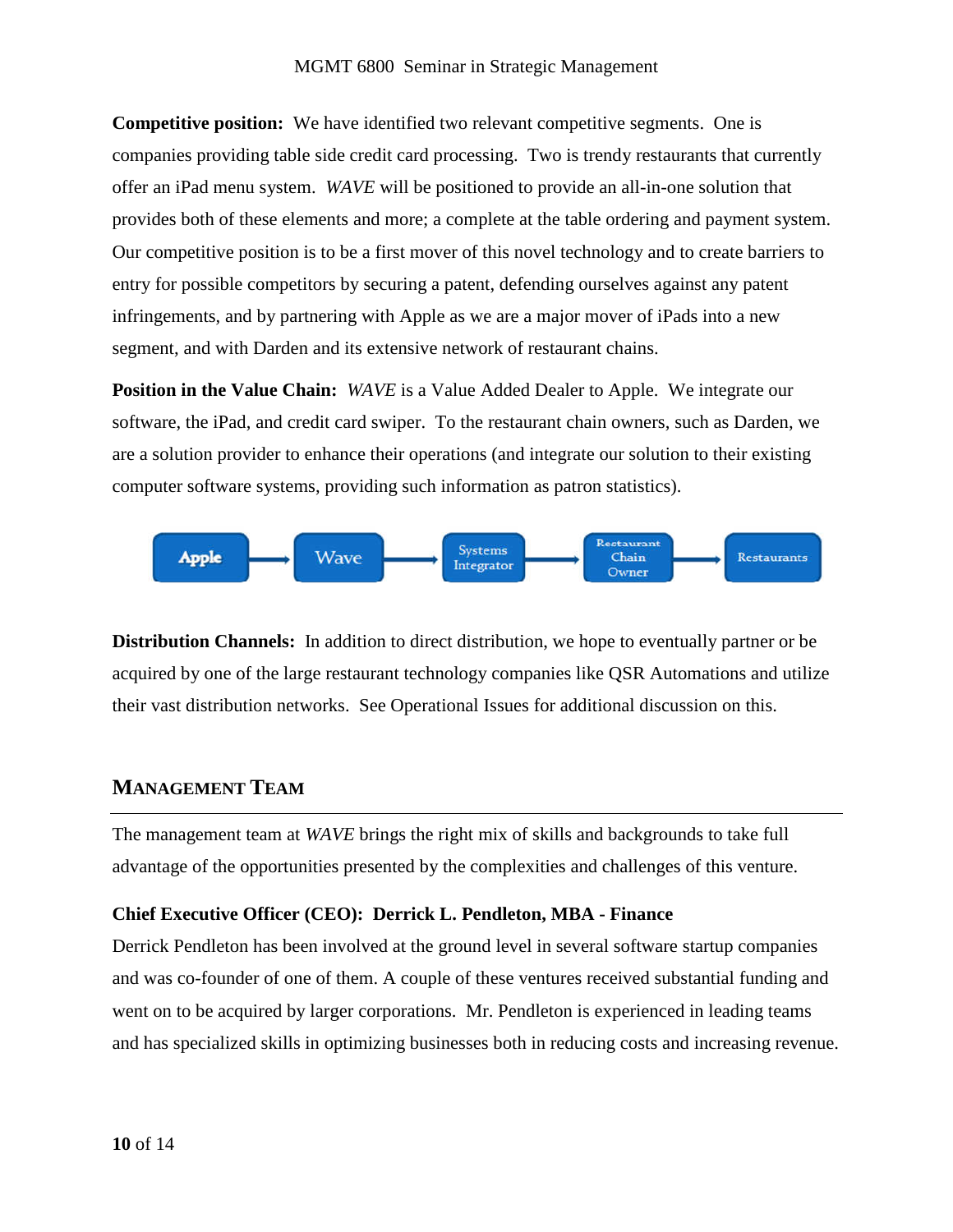#### **Chief Marketing Officer (CMO): Eric W. Wasiolek, M.S., MBA - Marketing**

Eric Wasiolek has over 22 years of experience in Software and Hardware Engineering as well as High Tech Product Marketing Management. Mr. Wasiolek is Stanford, Berkeley and CSU East Bay educated, has published numerous technology business articles and has skills in defining the next generation of products, developmental release stages and product launches.

#### **Chief Financial Officer (CFO): Lindy R. Greenspan, MBA**

Lindy Greenspan brings extensive financial and management expertise of over 8 years in both a corporate and start-up environment. Ms. Greenspan has worked extensively in the budgeting/forecasting process with both FP&A and Accounting departments and is experienced in managing teams to improve efficiencies and optimize company performance.

#### **Chief Operating Officer (COO): Andrew P. McIntyre, MBA – Strategy & Intl. Business**

Andrew McIntyre has been directly involved in software development and operations in start-up environments as well as globally operated companies. Mr. McIntyre has over 12 year of sales, development and operations experience in the software industry as well as experience in large scale product rollouts, product design, implementation and integration in customer environments.

#### **Vice President, Sales and Business Development**: <**Planned Hire>**

*WAVE* Service Solutions plans to hire a sales executive with over 10 years of business development experience in the restaurant industry who will develop the necessary contacts to expand the company to the U.S. and Global Markets. This future employee will be in charge of expanding the sales staff in appropriate restaurant markets across the U.S. and globally.

### **OPERATIONAL ISSUES**

**Staging:** *WAVE* Service Solutions has developed a 5-point staging plan to proliferate the U.S. and global restaurant service market. During the first stage, we plan to hire the necessary personnel to implement *WAVE* made up of a Software Architect who will design the software, two Software Engineers, and a Quality Assurance Engineer that will begin in-depth quality analysis after the first two months of development. In Stage 2 (month 7) we begin rolling out *WAVE* to pilot Darden Restaurants in twelve Red Lobster locations. We will monitor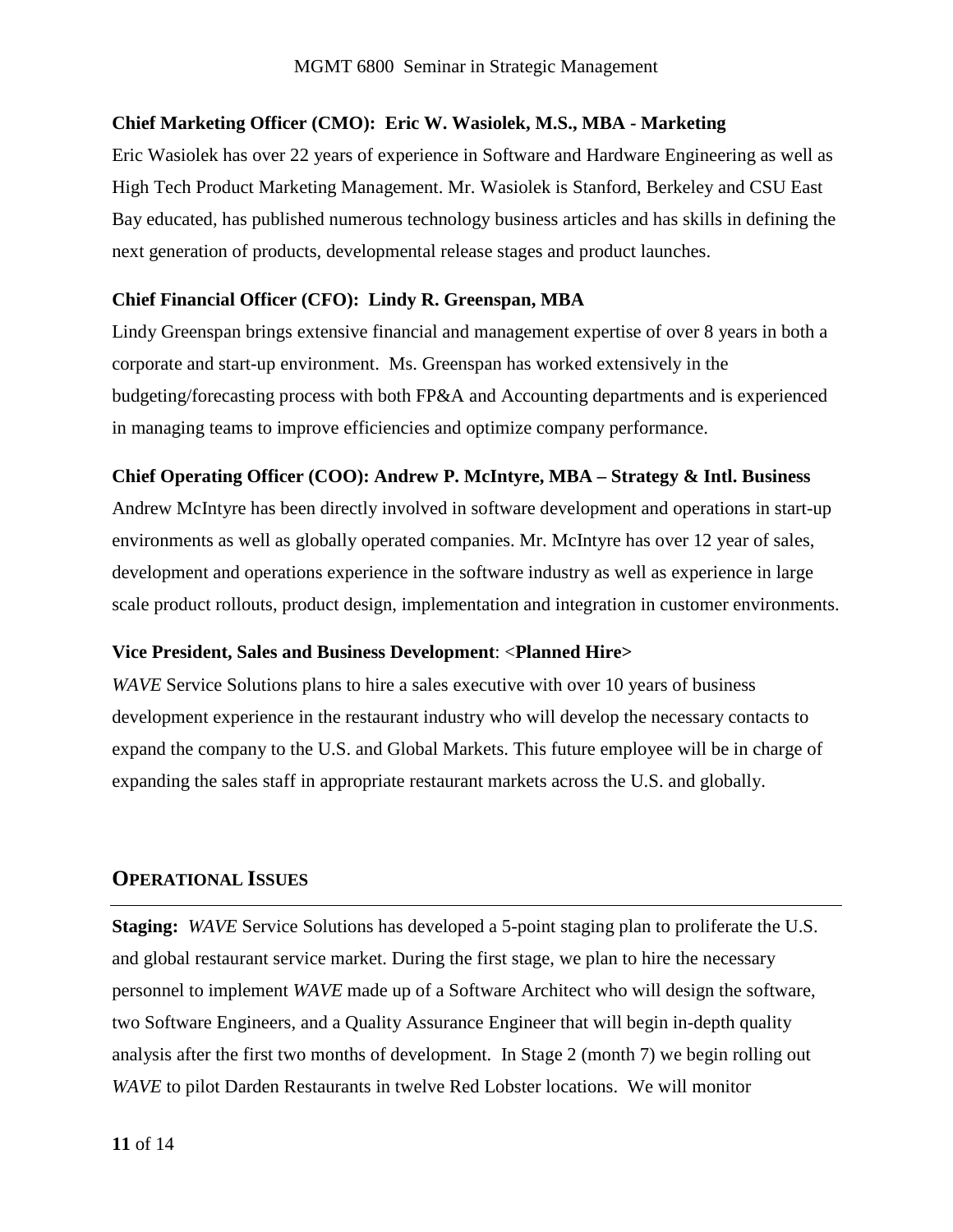performance, incorporate feedback and unearth any additional issues. With Darden satisfied, we will rollout to 75 Darden Restaurants including Olive Garden followed by a rollout in phase three to the remaining Darden Restaurant locations (See Appendix F). In Stage 3, we expand to the rest of the U.S. Full-Service Market. During Stage 4 (months 18+) we develop a customized solution for the fast food, quick service and fine dining markets and expand into the remaining U.S. Restaurant Market. In stage 5 we roll *WAVE* out to the Canadian market (months 24+), European market (Months 36+) and the remaining worldwide market going forward.

**Intellectual Property:** From an operational standpoint, *WAVE* Service Solutions plans on producing a product that will redefine the restaurant service industry. Currently there exists one similar patent from inventors Daniel Joseph Baril, Raymond Joseph Barbuto, and Thomas Joseph Druan Jr. United States patent number 7,831,475. (See Appendix G**.** for analysis).

**Risks:** *WAVE* Service Solutions is also operating under the assumption that any potential customers we present this product to could look for a way to produce this themselves so we are prepared to enter our own patent on this technology using an Intellectual Property Firm as well as require signing of a Non-Disclosure-Agreement (NDA) to each customer we present the idea to. We will continually examine the competition in order to avoid any market pitfalls.

**Production/Manufacturing/Inventory:** We have planned a 9 month product development period. During this time we have identified the potential for production delays from a software standpoint. We have allowed an extra month of buffer during this time (month 8) to account for any holdups in development found during the testing period by our QA Engineer. We are also prepared to outsource work if necessary during this time period to keep development on schedule. Hardware will be leased through the Apple Leasing Program and we plan on having additional stock on-hand in case Apple has a distribution challenge.

**Facilities:** The management, sales, engineering, and quality assurance teams will have offices in Bishop Ranch, San Ramon, CA in order to create a close team environment during the development and rollout stages. Necessary facilities will be leased in order to handle expansion.

**Distribution**: We plan on installing the product using a Just-In-Time (JIT) system of production in order to reduce costs. During Stages 2 through 5, using a highly trained installation and service team, we will roll out *WAVE* to each restaurant location by installing *WAVE* software on the iPad 2, applying the credit card scanner, the mounting mechanism to the iPad and installing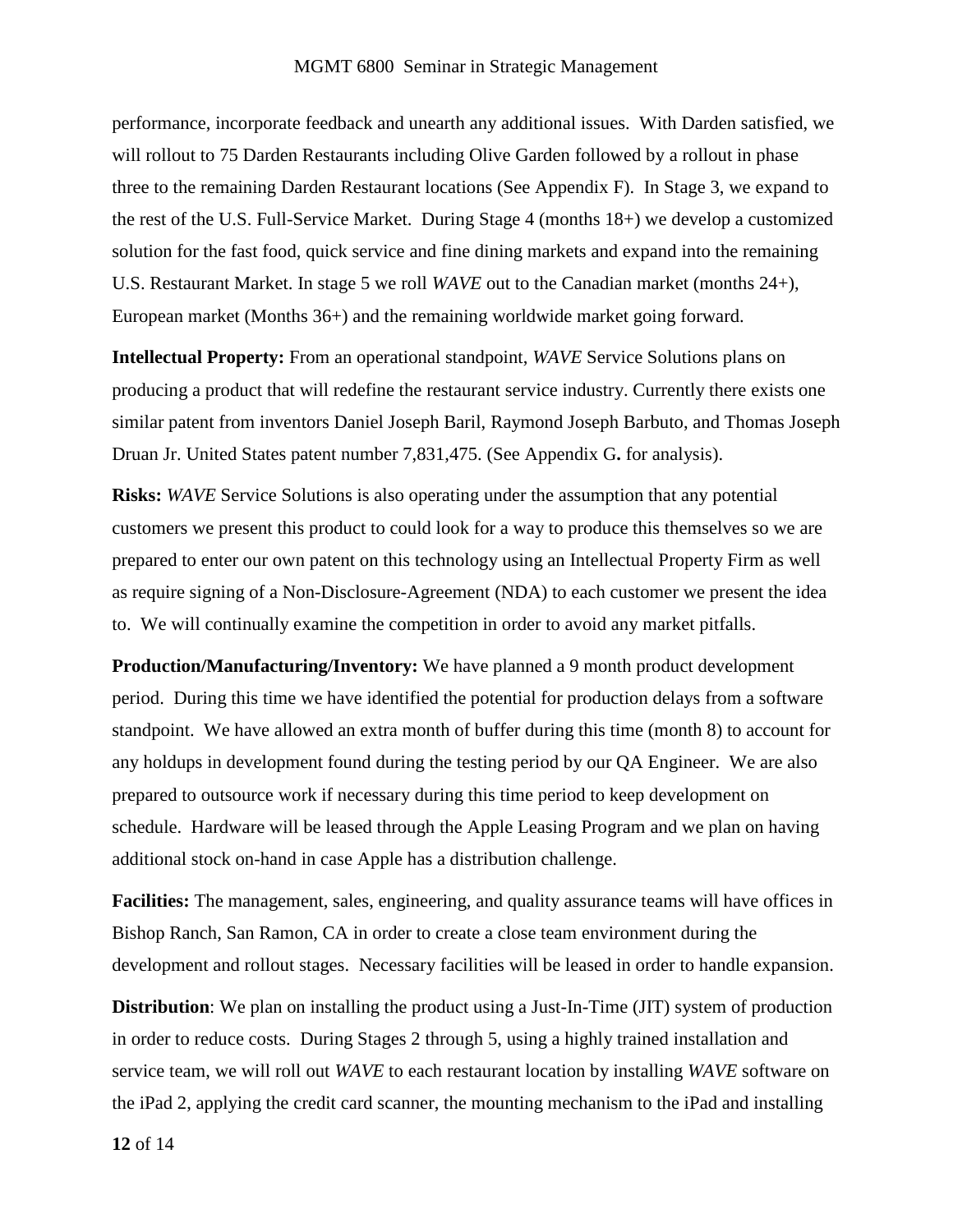the unit into each applicable table at the restaurant. The software to handle the server application will be installed on the main restaurant computer. The install team will then train the manager and the restaurant employees on the capabilities and cover any potential concerns or questions.

**Maintenance and Service:** Any maintenance issues will be covered by the product agreement and any service related calls will be opened by restaurant management at the product location. If upon investigation the product is proved damaged based on consumer alteration or intentional damage by restaurant personal, billed work and product replacement costs will be assessed based on the applicable charges outlined in a forthcoming Master Service Agreement (MSA). All work will be handled on an on-call basis by our service team which will be dispatched as necessary. A plan to keep enough service stock will be developed to handle any service related issues.

#### **FINANCIALS**

**Business Model:** The heart of our business model is providing our system as a service, with no upfront costs or fixed monthly fees in order to remove those barriers to client acquisition. We provide all of the hardware and software; however, we never own any of the equipment that goes into our customer's restaurants. We lease the needed equipment on a two year basis with the option to exit the contract at any time should we need to, with the equipment being replaced at the end of that period. This allows us to match the equipment expense to revenue from the customer and prevents us from suffering cash flow issues from unexpected loss of a customer.

**Revenue Projections:** Our positioning strategy is to penetrate the higher revenue full service chains first, followed by aggressive expansion into broader markets. Here is our revenue forecast by market, based on a 1% per year penetration rate per market, except Europe which we use .5% per year. (see Appendix A&C)



**Valuation:** The net present value of these future cash flows valued at a 50% discount rate comes to \$581 Million (see Appendix B), making this a truly exceptional opportunity.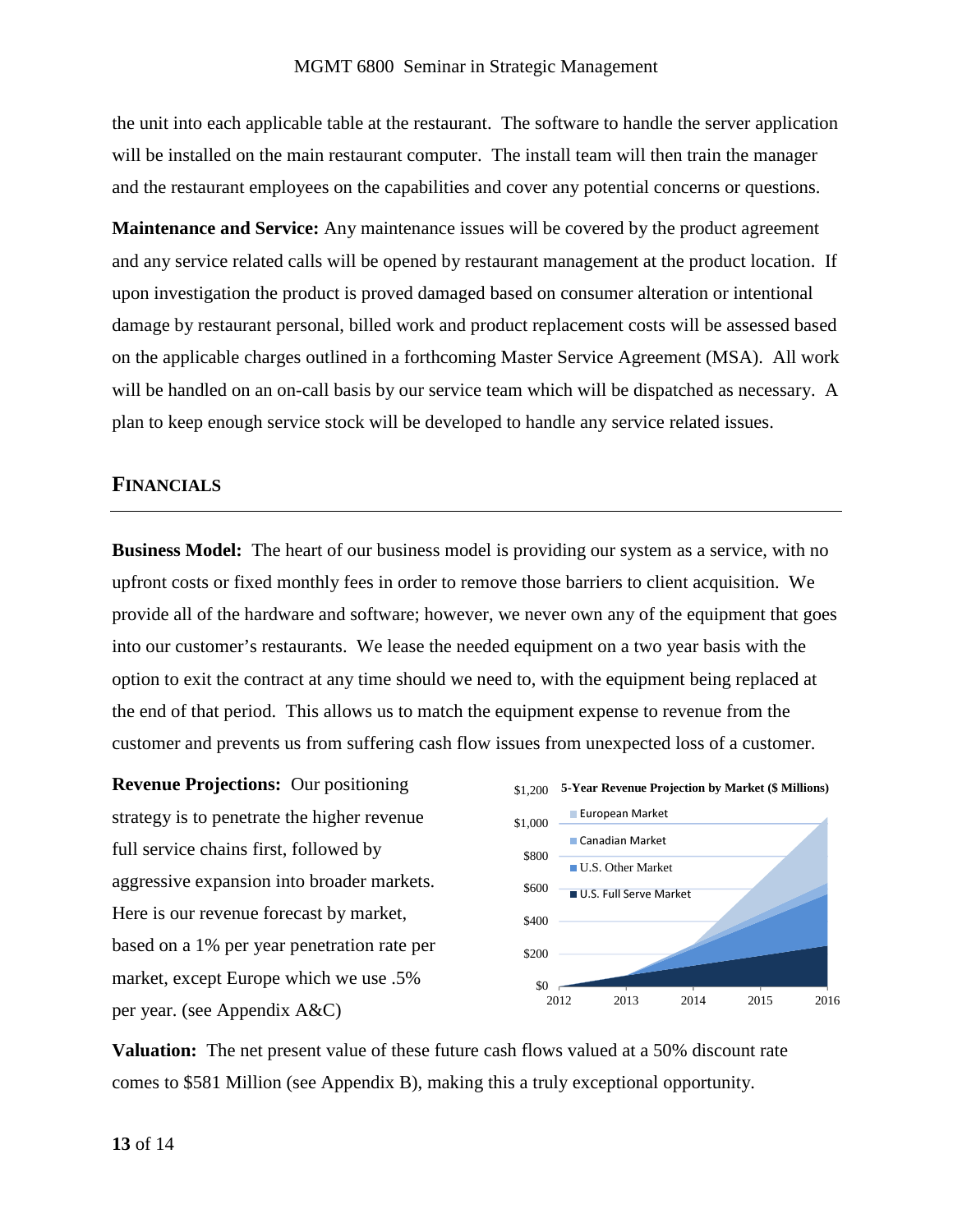**Cash Flow:** The initial development of *WAVE* will take six months, including testing and feedback. This is followed by three months of testing and customization for our first corporate client. Then we deploy to more restaurants, putting us well into positive net cash flow by month 10. (see Appendix D&F)



**Pricing Strategy:** Our pricing strategy is to charge 1% in service fees over cost of equipment. This results in a smaller and more competitive rate for high revenue restaurants, while ensuring we make our target margin even in lower revenue locations. Example: Average Darden restaurant will have equipment costs of 0.51% of restaurant revenue; the average full service restaurant is 2.1%, which means we can charge 1.51% to Darden to hit our gross margin target of 1% of restaurant revenue, while having to charge 3.1% per transaction for the market on average. Thus our gross margins start high, but adjust to the average as we penetrate the broader market.



| <b>\$ Millions</b>         | 2012  | 2013        | 2014       | 2015  | 2016    |
|----------------------------|-------|-------------|------------|-------|---------|
| <b>Total Revenue</b>       | 1.3   | 68.0        | 257.7      | 649.3 | 1.040.9 |
| <b>Total Cost of Sales</b> | (0.4) | 33.0        | 160.9      | 423.2 | 685.5   |
| Gross Margin (\$)          | 0.9   | <b>35.0</b> | 96.8       | 226.1 | 355.4   |
| <b>Gross Margin</b>        | 67%   | $51\%$      | <b>38%</b> | 35%   | 34%     |

**Source of Funding:** The cost of goods expense is from leasing Apple hardware, creating a vast new market for them which will exceed half a billion dollars within five years. We also share a common product philosophy, creating a quality customer experience at every brand touchpoint. We enhance customer experience to the benefit of our brand, the restaurant's brand, and Apple's brand. Quality restaurants everywhere become a showcase for Apple's superior quality and elegance. For these reasons we consider Apple an ideal partner and source for initial funding.

**Funding Requirements:** The initial funding needed to develop a market ready product comes to \$178,687, followed by an additional \$219,404 in month 6 to carry us through to profitability (see Appendix D&F). This comes to a total investment of \$398, 091 with the majority of it invested after *WAVE* is ready for sale and has been operating in a restaurant for several months.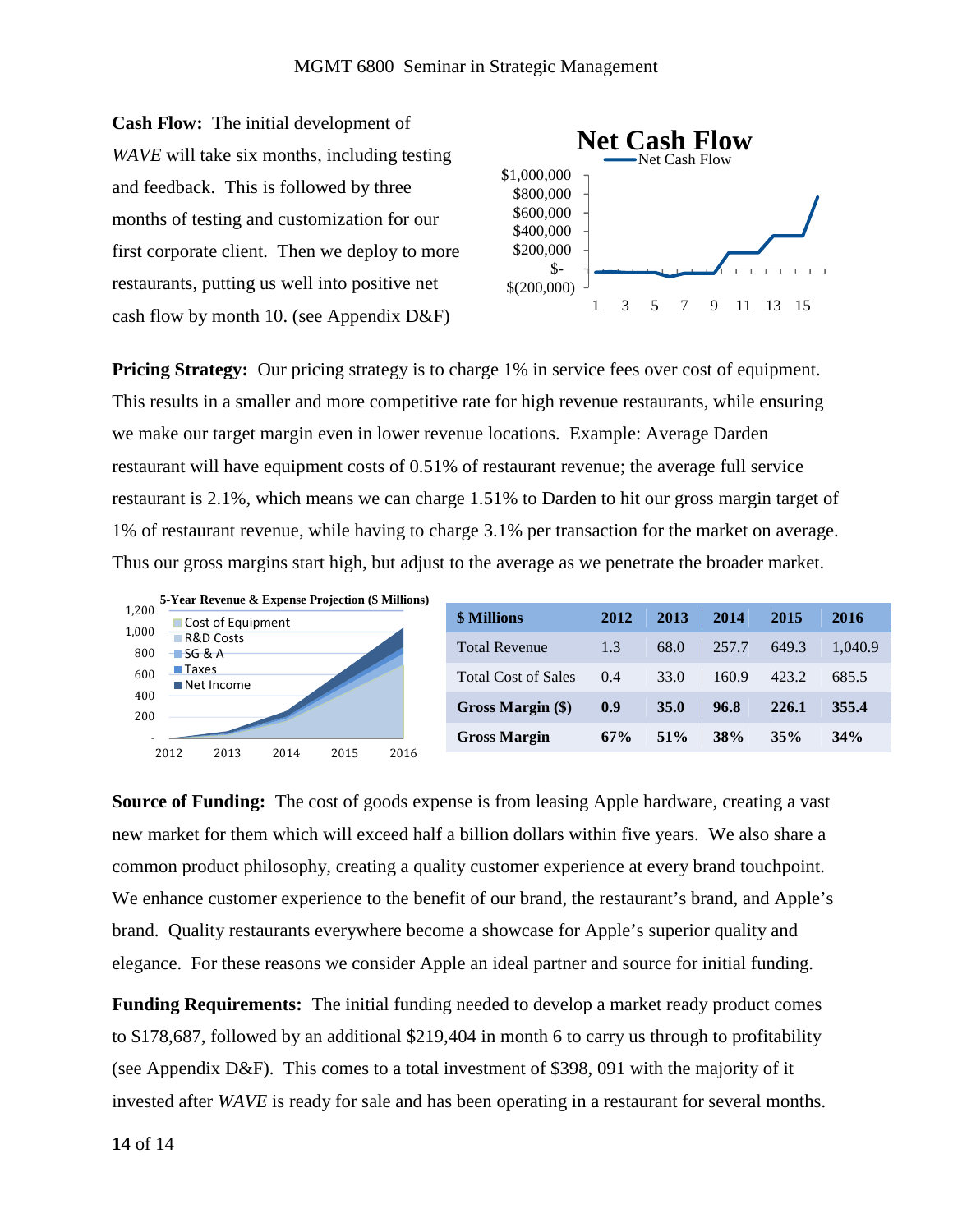#### **Appendix A: Income Statements Projections, 2012-2016**

( See Valuation Assumptions in Exhibit 3 for a list of assumptions )

|                                         | 2012      | 2013       | 2014        | 2015        | 2016          |
|-----------------------------------------|-----------|------------|-------------|-------------|---------------|
| Revenues                                |           |            |             |             |               |
| U.S. Full Service Restaurants           | 1,268,423 | 68,034,359 | 129,069,470 | 190,104,581 | 251,139,692   |
| U.S. Non-Full Service Restaurants       |           |            | 105,956,600 | 211,913,200 | 317,869,799   |
| <b>Canadian Restaurants</b>             |           |            | 22,688,299  | 45,376,599  | 68,064,898    |
| <b>European Restaurants</b>             |           |            |             | 201,904,988 | 403,809,977   |
| Revenues: (Total)                       | 1,268,423 | 68,034,359 | 257,714,369 | 649,299,367 | 1,040,884,366 |
| Cost of Sales                           |           |            |             |             |               |
| COGS: U.S. Full Service Restaurants     | 417,615   | 33,021,610 | 74,596,721  | 116,171,832 | 157,746,943   |
| COGS: U.S. Non-Full Service Restaurants |           |            | 69,616,600  | 139,233,200 | 208,849,799   |
| <b>COGS: Canadian Restaurants</b>       |           |            | 16,688,299  | 33,376,599  | 50,064,898    |
| <b>COGS: European Restaurants</b>       |           |            |             | 134,404,988 | 268,809,977   |
| <b>Total Cost of Sales</b>              | 417,615   | 33,021,610 | 160,901,620 | 423,186,618 | 685,471,617   |
| Gross margin \$                         | 850,808   | 35,012,749 | 96,812,749  | 226,112,749 | 355,412,749   |
| Gross margin %                          | 67%       | 51%        | 38%         | 35%         | 34%           |
| Research and development                | 540,813   | 1,081,625  | 2,163,251   | 4,326,501   | 8,653,003     |
| Selling, general and administrative     | 110,867   | 6,803,436  | 25,771,437  | 64,929,937  | 104,088,437   |
| Operating income                        | 199,128   | 27,127,688 | 68,878,061  | 156,856,311 | 242,671,309   |
| Interest expense                        |           |            |             |             |               |
| Other income (expenses)                 |           |            |             |             |               |
| Income before income taxes              | 199,128   | 27,127,688 | 68,878,061  | 156,856,311 | 242,671,309   |
| Income taxes                            | 49,782    | 6,781,922  | 17,219,515  | 39,214,078  | 60,667,827    |
| Net income                              | 149,346   | 20,345,766 | 51,658,546  | 117,642,233 | 182,003,482   |

#### **Appendix B: Valuation Calculations.**

**Free Cash Flow**

| Net Free Cash Flow          |    |                                                                                  |                                                                                | 199.128 |   | 27,127,688 |     | 68.878.061 |     | 156.856.311 |   | 242,671,309   |  |
|-----------------------------|----|----------------------------------------------------------------------------------|--------------------------------------------------------------------------------|---------|---|------------|-----|------------|-----|-------------|---|---------------|--|
| <b>Net Present Value</b>    |    | Discount Rate                                                                    |                                                                                |         |   |            |     |            |     |             |   |               |  |
| NPV Best Case               |    | 16% \$                                                                           |                                                                                | 171.662 | S | 23.385.938 | \$. | 51.187.620 | \$. | 100.491.199 | S | 1,516,695,684 |  |
| NPV Worst Case              |    | $50\%$ \$                                                                        |                                                                                | 132.752 | S | 18.085.125 | S   | 30,612,472 | \$  | 46.475.944  | S | 485,342,619   |  |
| NPV Most Likely Case        |    | $30\%$ \$                                                                        |                                                                                | 153.176 | S | 20.867.452 | \$. | 40.756.249 | \$. | 71.395.681  | S | 808.904.365   |  |
| <b>Potential Valuations</b> |    |                                                                                  |                                                                                |         |   |            |     |            |     |             |   |               |  |
| Highest Val                 | s  | 1,691,932,103 PV of future cash flows = $NFCF/(1+Discount Rate)$ <sup>n</sup> yr |                                                                                |         |   |            |     |            |     |             |   |               |  |
| Lowest Val                  | \$ |                                                                                  | 580,648,912 Terminal value of future cash flows = NFCF in yr 5/(discount rate) |         |   |            |     |            |     |             |   |               |  |
| Most Likely                 | S  | 942.076.923                                                                      |                                                                                |         |   |            |     |            |     |             |   |               |  |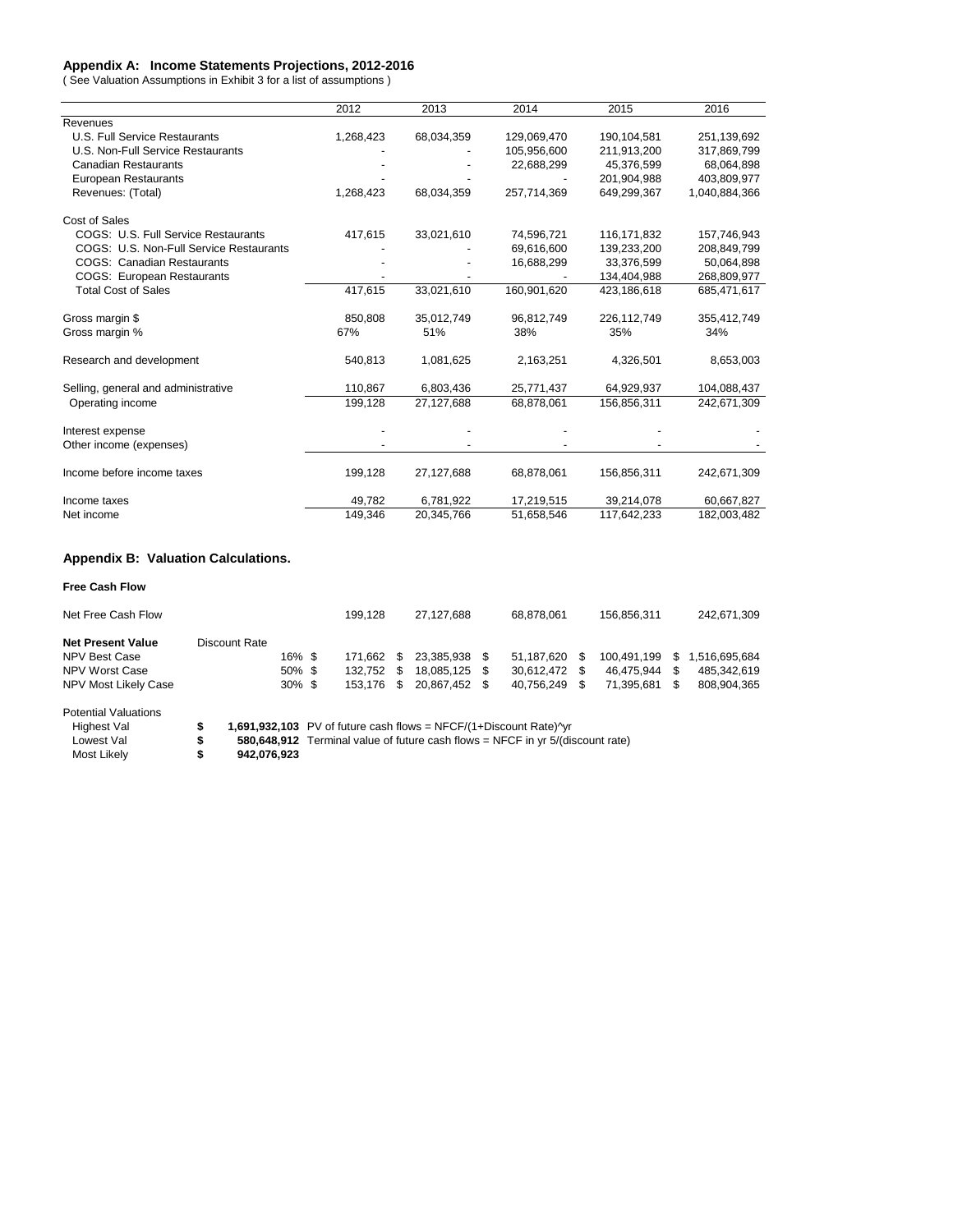#### Appendix C: Valuation Assumptions

2012 - Forecast based on R&D budget figures and revenue from initial deployment. See R&D Budget

Annual Lease Rate 15% Monthly equipment Leasing Cost per Site: \$1,600.06

2013 - Revenue Forecast based on information provided to us by Darden on rollout process and their timing requirements. See Darden Rollout Schedule - Testing and Rollout times provided by Darden Investor Relations Department

| 2014 - Revenue Forecast based on expected Full Service market penetration rate.                                        |              |                                           |                           |                                  |
|------------------------------------------------------------------------------------------------------------------------|--------------|-------------------------------------------|---------------------------|----------------------------------|
| Size of U.S. Full Service Restaurant Market                                                                            | \$           | 194.6 Billion                             |                           | 216,529 Restaurants              |
| Average Service Charge Rate (1% over hardware cost)                                                                    | 3.14%        |                                           |                           |                                  |
| Expected Annual Penetration rate, U.S. Full Service Market                                                             | $1.0\%$      |                                           |                           |                                  |
| 2015 - Revenue Forecast adds Total U.S. restaurant market penetration rate supported by expanded product offerings     |              |                                           |                           |                                  |
| Size of Entire U.S Restaurant Market                                                                                   | \$           | 558 Billion                               |                           | 579,102 Restaurants              |
| Size of Non-Full Service U.S Restaurant Market                                                                         | \$           | 363 Billion                               |                           | 362,573 Restaurants              |
| Average Service Charge Rate (1% over hardware cost)                                                                    | 2.92%        |                                           |                           |                                  |
| Expected Annual Penetration rate, Non-Full Service Market                                                              | $1.0\%$      |                                           |                           |                                  |
| 2016 - Revenue Forecast includes expected European and Canadian restaurant market penetration rate                     |              |                                           |                           |                                  |
| Size of Canadian Restaurant Market                                                                                     | \$           | 60 Billion                                |                           | 86,915 Restaurants               |
| Average Service Charge Rate (1% over hardware cost)                                                                    | 3.78%        |                                           |                           |                                  |
| <b>Expected Annual Canadian Penetration rate</b>                                                                       | $1.0\%$      |                                           |                           |                                  |
| Size of European Restaurant Market                                                                                     | \$           | 1,350 Billion                             |                           | 1,400,000 Restaurants            |
| Average Service Charge Rate (1% over hardware cost)                                                                    | 2.99%        |                                           |                           |                                  |
| <b>Expected Annual European Penetration rate</b>                                                                       | 0.5%         |                                           |                           |                                  |
| Research And Development (other segments, countrys, OS's)<br>Selling, general and administrative<br><b>Tax Rate</b>    | 10.0%<br>25% | 100% Budget Growth Per Year<br>of Revenue |                           |                                  |
| We intend to lease all equipment, furniture, office space. Therefore we expect minimal assets and depreciation expense |              |                                           |                           |                                  |
| Non R&D capital expenses fixed annuall growth:                                                                         | \$<br>1,000  |                                           |                           |                                  |
| Average Cost per Restaurant (Basic unit for COGS Calculation)                                                          |              | #Ipads                                    |                           |                                  |
| Ave Seats (menu Ipads)                                                                                                 | 120          |                                           |                           | 30 U.S. Ave. Seats / Restaurant  |
| Ave Tables (pay Ipads)                                                                                                 | 30           |                                           |                           | 30 U.S. Ave. Tables / Restaurant |
| Additional Ipads needed, Kitchen/Server area                                                                           |              | 2                                         |                           |                                  |
| Cost per Ipad (Assumes no volume discount / price erosion)                                                             | \$<br>500    |                                           |                           |                                  |
| <b>System Server</b>                                                                                                   | \$<br>2,000  |                                           | Integrates system locally |                                  |
| Total equipment cost per site:                                                                                         | \$<br>33,000 |                                           |                           |                                  |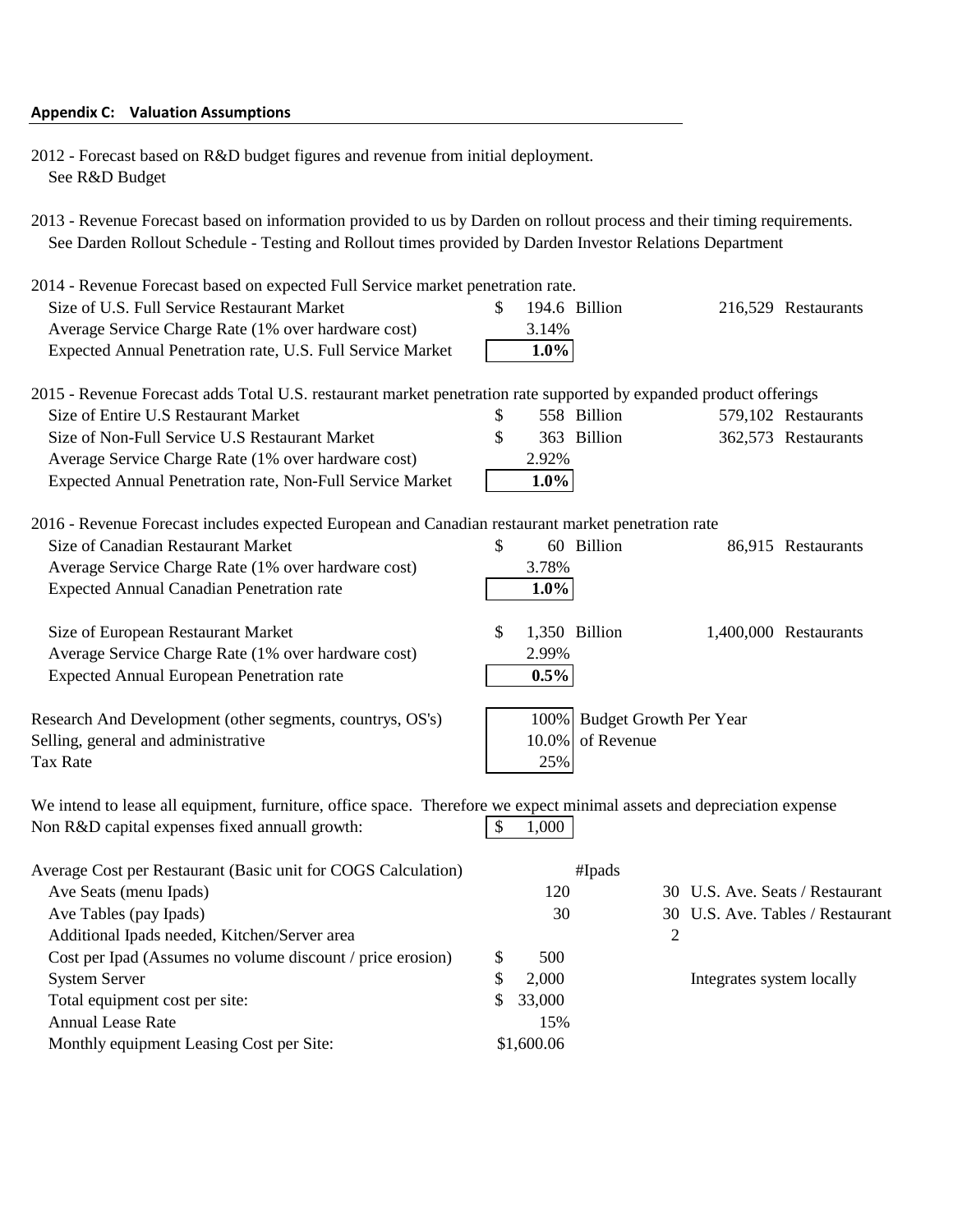# **Appendix D (Page 1/2): R&D Budget**

| <b>Wave Development</b>                                                                                          |                                                                                    |          | Funding 1<br>Phase 1:<br>Design |                                 | Implementation |                           |                |                           | Phase 2:<br>"Early" Beta |
|------------------------------------------------------------------------------------------------------------------|------------------------------------------------------------------------------------|----------|---------------------------------|---------------------------------|----------------|---------------------------|----------------|---------------------------|--------------------------|
| Development Phase Requirements (People)                                                                          |                                                                                    |          | Month 1                         |                                 | Month 2        |                           | Month 3        |                           | Month 4                  |
| Gen work, document planning,<br>Marketing, Business Development, HR                                              | <b>Executive Team</b><br>CEO<br>COO<br><b>CFO</b><br><b>CMO</b><br><b>VP Sales</b> |          |                                 |                                 |                |                           |                |                           |                          |
| Creates the plan & mng process                                                                                   | <b>System Architect</b>                                                            | \$       | 12,759                          | \$                              | 12,759         | \$                        | 12,759         | \$                        | 12,759                   |
| Software Engineers whos job is to help<br>design, document and implement                                         | Software Engineer<br>Software Engineer                                             | \$<br>\$ |                                 | \$<br>$\boldsymbol{\mathsf{S}}$ | 7,113<br>7,113 | \$<br>$\mathfrak{S}$      | 7,113<br>7,113 | \$<br>\$                  | 7,113<br>7,113           |
| specific project modules                                                                                         | <b>Quality/Test Engineer</b>                                                       | \$       |                                 | \$                              |                | \$                        | 6,929          | \$                        | 6,929                    |
| Development Phase Requirements (Hardware)                                                                        |                                                                                    |          | Month 1                         |                                 | Month 2        |                           | Month 3        |                           | Month 4                  |
| Developer Computer Equipment                                                                                     |                                                                                    | \$       | 20,000                          | \$                              | 500            | \$                        | 500            | \$                        | 500                      |
| Misc. Supplies                                                                                                   |                                                                                    | \$       | 400                             | \$                              | 400            | $\boldsymbol{\mathsf{S}}$ | 400            | $\boldsymbol{\mathsf{S}}$ | 400                      |
| Development Office Rent<br>$1000$ sqft<br>\$2 / sqft                                                             | <b>Monthly Rent Cost</b><br>2,000.00<br>\$                                         | \$       | 2,000                           | \$                              | 2,000          | \$                        | 2,000          | \$                        | 2,000                    |
| Misc Office Expense                                                                                              |                                                                                    |          |                                 |                                 |                |                           |                |                           |                          |
| <b>Sites</b><br>Early Beta Site Equipment<br>1<br>12<br>Beta Site Equipment                                      | <b>Monthly Equipment</b><br><b>Leasing Costs</b><br>\$1,600<br>\$19,201            |          |                                 |                                 |                |                           |                | \$                        | 1,600                    |
|                                                                                                                  |                                                                                    |          |                                 |                                 |                |                           |                |                           |                          |
| <b>Intellectual Property Legal Expenses</b>                                                                      |                                                                                    |          |                                 |                                 |                |                           |                |                           |                          |
| <b>Total Costs</b><br>Revenue<br>Expense<br>\$178,687<br>Period 1<br>0<br>Period 2<br>\$389,842<br>170,438<br>\$ | <b>Net Required Funding</b><br>\$<br>178,687<br>219,404<br>\$<br>398,091           | \$       | 35,159 \$                       |                                 | 29,885 \$      |                           | 36,814 \$      |                           | 38,414                   |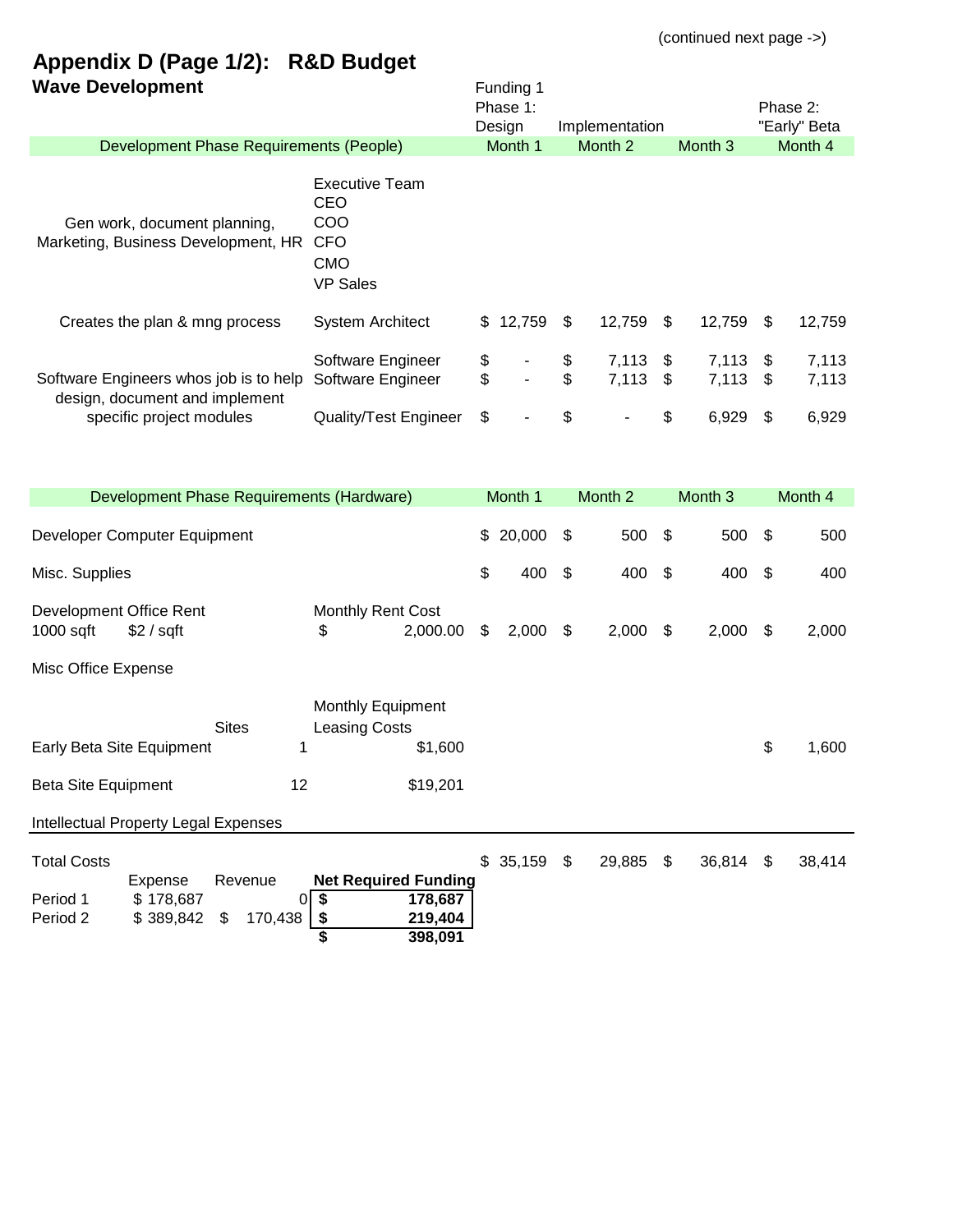# **Appendix D (Page 2/2): R&D Budget**

Funding 2

Phase 3: Multi-site Testing, first customer

| Month <sub>5</sub> |                           | Month <sub>6</sub>      |                | Month 7                 |                | Month 8                 |                | Month <sub>9</sub>      |                | <b>Totals</b>              | <b>Annual Cost</b>                           | <b>Notes</b>                                                                                       |
|--------------------|---------------------------|-------------------------|----------------|-------------------------|----------------|-------------------------|----------------|-------------------------|----------------|----------------------------|----------------------------------------------|----------------------------------------------------------------------------------------------------|
|                    |                           |                         |                |                         |                |                         |                |                         |                |                            |                                              |                                                                                                    |
|                    | \$<br>\$<br>\$            | 6,929<br>6,929<br>6,929 | \$<br>\$<br>\$ | 6,929<br>6,929<br>6,929 | \$<br>\$<br>\$ | 6,929<br>6,929<br>6,929 | \$<br>\$<br>\$ | 6,929<br>6,929<br>6,929 | \$<br>\$<br>\$ | 27,717<br>27,717<br>27,717 | \$<br>83,150<br>\$<br>83,150<br>\$<br>83,150 | <b>Chief Executive Officer</b><br><b>Chief Operating Officer</b><br><b>Chief Financial Officer</b> |
|                    | \$<br>\$                  | 6,929<br>6,929          | \$<br>\$       | 6,929<br>6,929          | \$<br>\$       | 6,929<br>6,929          | \$<br>\$       | 6,929<br>6,929          | \$<br>\$       | 27,717<br>27,717           | \$<br>83,150<br>\$                           | <b>Chief Marketing Officer</b><br>83,150 VP Of Sales, QSR                                          |
|                    |                           |                         |                |                         |                |                         |                |                         |                |                            |                                              |                                                                                                    |
| \$12,759           | \$                        | 12,759                  | \$             | 12,759                  | \$             | 12,759                  | \$             | 12,759                  | \$             | 114,834                    | \$                                           | 153,112 Lead System Designer                                                                       |
| \$<br>7,113        | \$                        | 7,113                   | \$             | 7,113                   | \$             | 7,113                   | \$             | 7,113                   | \$             | 56,903                     | \$<br>85,354                                 | Engineer - Client                                                                                  |
| \$<br>7,113        | \$                        | 7,113                   | \$             | 7,113                   | \$             | 7,113                   | \$             | 7,113                   | \$             | 56,903                     | \$<br>85,354                                 | Engineer - Server                                                                                  |
| \$<br>6,929        | \$                        | 6,929                   | \$             | 6,929                   | \$             | 6,929                   | \$             | 6,929                   | \$             | 48,504                     | \$<br>83,150                                 |                                                                                                    |
|                    |                           |                         |                |                         |                |                         |                |                         |                |                            |                                              |                                                                                                    |
|                    |                           |                         |                |                         |                |                         |                |                         |                |                            |                                              |                                                                                                    |
| Month <sub>5</sub> |                           | Month 6                 |                | Month 7                 |                | Month 8                 |                | Month <sub>9</sub>      |                | <b>Totals</b>              |                                              |                                                                                                    |
| \$<br>500          | \$                        | 500                     | \$             | 500                     | \$             | 500                     | \$             | 500                     | \$             | 24,000                     |                                              | Phase 1 Dev Equip.                                                                                 |
| \$<br>400          | \$                        | 400                     | \$             | 400                     | \$             | 400                     | \$             | 400                     | \$             | 3,600                      |                                              | Supplies                                                                                           |
|                    |                           |                         |                |                         |                |                         |                |                         | \$             |                            |                                              |                                                                                                    |
| \$<br>2,000        | \$                        | 2,000                   | \$             | 2,000                   | \$             | 2,000                   | \$             | 2,000                   | \$             | 18,000                     |                                              | \$24,000.00 Office Lease                                                                           |
|                    |                           |                         |                |                         |                |                         |                |                         |                |                            |                                              |                                                                                                    |
|                    |                           |                         |                |                         |                |                         |                |                         |                |                            |                                              |                                                                                                    |
|                    |                           |                         |                |                         |                |                         |                |                         |                |                            |                                              |                                                                                                    |
| \$<br>1,600        | $\boldsymbol{\mathsf{S}}$ | 1,600                   | \$             | 1,600                   | \$             | 1,600                   | \$             | 1,600                   | \$             | 9,600                      |                                              | Alpha Restaurant Equip.                                                                            |
|                    |                           |                         | \$             | 19,201                  | \$             | 19,201                  | \$             | 19,201                  | \$             | 57,602                     |                                              | Beta Restaurant Equip.                                                                             |
|                    | \$                        | 10,000                  | \$             | 10,000                  | \$             | 10,000                  | \$             | 10,000                  | \$             | 40,000                     |                                              |                                                                                                    |
| \$38,414           | \$                        | 83,060                  | \$             | 102,261                 |                | \$102,261               | \$             | 102,261                 | \$             | 540,813                    | \$846,720.06                                 |                                                                                                    |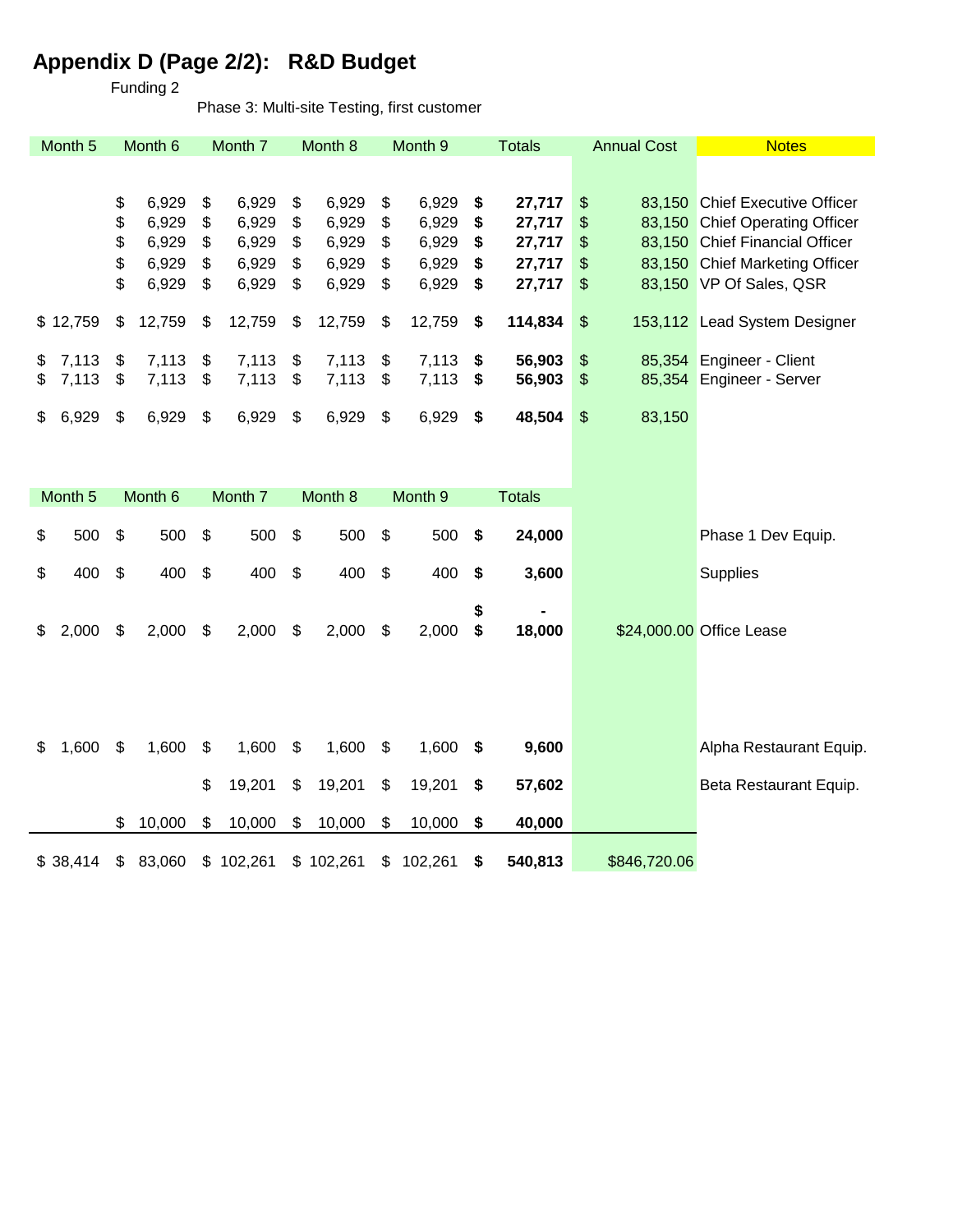# **Appendix E: Employee Compensation**

| Software QA Engineer II (Median) |               |            | <b>Software Architect (Median)</b>     | \$138,110     |            |  |
|----------------------------------|---------------|------------|----------------------------------------|---------------|------------|--|
| <b>Core Compensation</b>         | <b>Median</b> | % of Total | <b>Core Compensation</b>               | <b>Median</b> | % of Total |  |
| <b>Base Salary</b>               | \$59,517      | 68.06%     | Base Salary (20% less w/stock options) | \$110,488     | 72.16%     |  |
| Bonuses (2%)                     | \$1,190       | 1.36%      | Bonuses (2%)                           | \$2,210       | 1.44%      |  |
| <b>Value of Benefits</b>         |               |            | <b>Value of Benefits</b>               |               |            |  |
| Social Security                  | \$6,500       | 7.43%      | Social Security                        | \$8,789       | 5.74%      |  |
| 401K/403B                        | \$3,104       | 3.55%      | 401K/403B                              | \$5,679       | 3.71%      |  |
| Disability                       | \$572         | 0.65%      | Disability                             | \$1,046       | 0.68%      |  |
| Healthcare                       | \$6.507       | 7.44%      | Healthcare                             | \$6,507       | 4.25%      |  |
| Pension                          | \$0           | 0.00%      | Pension                                | S0            | 0.00%      |  |
| Time Off                         | \$10.054      | 11.50%     | Time Off                               | \$18,393      | 12.01%     |  |
| <b>Total Compensation</b>        | \$87,444      | 100%       | <b>Total Compensation</b>              | \$153,112     | 100%       |  |

| <b>Wave Executive Team (per person, significant stock)</b> |               |            | <b>Software Engineer (Median)</b>      | \$74,097      |            |
|------------------------------------------------------------|---------------|------------|----------------------------------------|---------------|------------|
| <b>Core Compensation</b>                                   | <b>Median</b> | % of Total | <b>Core Compensation</b>               | <b>Median</b> | % of Total |
| <b>Base Salary</b>                                         | \$59,517      | 71.58%     | Base Salary (20% less w/stock options) | \$59,278      | 69.45%     |
| Bonuses (0%)                                               | \$0           | 0.00%      | Bonuses (2%)                           | \$1,186       | 1.39%      |
| <b>Value of Benefits</b>                                   |               |            | <b>Value of Benefits</b>               |               |            |
| Social Security                                            | \$6,500       | 7.82%      | Social Security                        | \$5,750       | 6.74%      |
| 401K/403B                                                  | \$0           | 0.00%      | 401K/403B                              | \$2,856       | 3.35%      |
| Disability                                                 | \$572         | 0.69%      | Disability                             | \$526         | 0.62%      |
| Healthcare                                                 | \$6,507       | 7.83%      | Healthcare                             | \$6,507       | 7.62%      |
| Pension                                                    | \$0           | 0.00%      | Pension                                | \$0           | 0.00%      |
| Time Off                                                   | \$10.054      | 12.09%     | Time Off                               | \$9,252       | 10.84%     |
| <b>Total Compensation</b>                                  | \$83,150      | 100%       | <b>Total Compensation</b>              | \$85,354      | 100%       |

| <b>Software Architect (Median)</b>     | \$138,110 |            |
|----------------------------------------|-----------|------------|
| <b>Core Compensation</b>               | Median    | % of Total |
| Base Salary (20% less w/stock options) | \$110,488 | 72.16%     |
| Bonuses (2%)                           | \$2,210   | 1.44%      |
|                                        |           |            |
| <b>Value of Benefits</b>               |           |            |
| Social Security                        | \$8,789   | 5.74%      |
| 401K/403B                              | \$5,679   | 3.71%      |
| Disability                             | \$1,046   | 0.68%      |
| Healthcare                             | \$6,507   | 4.25%      |
| Pension                                | \$0       | 0.00%      |
| Time Off                               | \$18,393  | 12.01%     |
| <b>Total Compensation</b>              | \$153,112 | 100%       |

| <b>Software Engineer (Median)</b>      | \$74,097      |            |
|----------------------------------------|---------------|------------|
| <b>Core Compensation</b>               | <b>Median</b> | % of Total |
| Base Salary (20% less w/stock options) | \$59,278      | 69.45%     |
| Bonuses (2%)                           | \$1,186       | 1.39%      |
|                                        |               |            |
| <b>Value of Benefits</b>               |               |            |
| Social Security                        | \$5,750       | 6.74%      |
| 401K/403B                              | \$2,856       | 3.35%      |
| Disability                             | \$526         | 0.62%      |
| Healthcare                             | \$6,507       | 7.62%      |
| Pension                                | \$0           | 0.00%      |
| Time Off                               | \$9,252       | 10.84%     |
| <b>Total Compensation</b>              | \$85,354      | 100%       |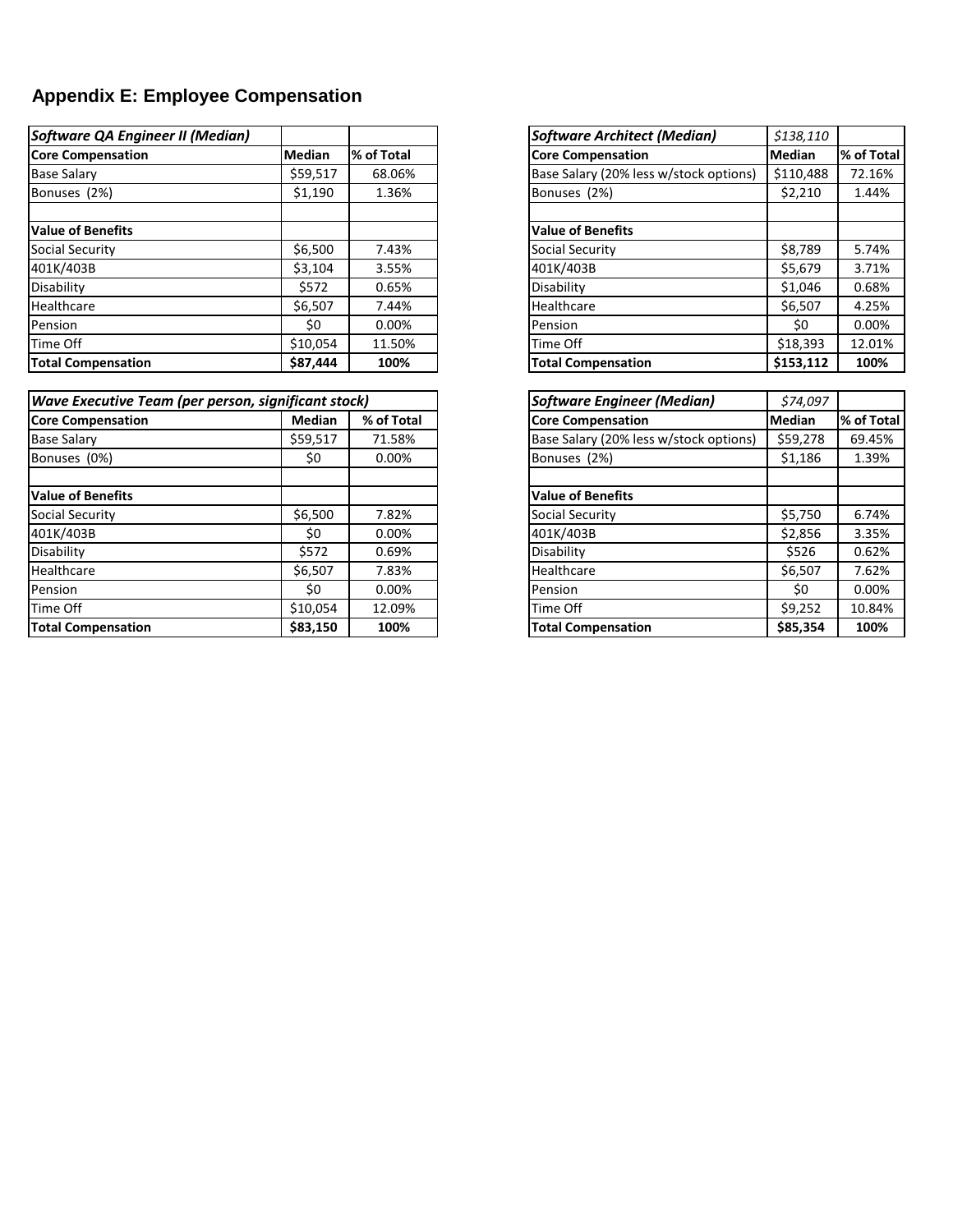| Begins in month 7 of R&D Budget Timetable |                                        |    |         | Time to implement: 16 Months |         |    |                    |    | 6 Month Trial Period with 30-60 restaurants |      |                |            |                |          |                                                      | Continued |          |  |
|-------------------------------------------|----------------------------------------|----|---------|------------------------------|---------|----|--------------------|----|---------------------------------------------|------|----------------|------------|----------------|----------|------------------------------------------------------|-----------|----------|--|
|                                           |                                        |    |         |                              |         |    |                    |    |                                             |      |                |            |                |          | 4 Month Final Rollout to remaining restaurants Below |           |          |  |
|                                           |                                        |    | 2012    |                              |         |    |                    |    | 2013                                        |      |                |            |                |          |                                                      |           |          |  |
|                                           |                                        |    | Month 7 |                              | Month 8 |    | Month <sub>9</sub> |    | Month 10                                    |      | Month 11       |            | Month 12       | Month 13 |                                                      |           | Month 14 |  |
| Chain                                     |                                        |    |         |                              |         |    |                    |    |                                             |      |                |            |                |          |                                                      |           |          |  |
| <b>Red Lobster</b>                        | Deployed <sup>2</sup> :                |    | 12      |                              | 12      |    | 12                 |    | 45                                          |      | 45             |            | 45             |          | 45                                                   |           | 45       |  |
|                                           | Projected Revenue <sup>3</sup> :       | Ś  | 56,813  | Š.                           | 56,813  | Š. | 56,813             | Ś  | 213,047                                     | -S   | 213,047        |            | 213,047        | -\$      | 213,047                                              | -Ś        | 213,047  |  |
|                                           | Hardware Expense <sup>4</sup> :        |    | 19,201  | -S                           | 19,201  | S  | 19,201             | \$ | 72,003                                      | -S   | 72,003         |            | 72,003         | -S       | 72,003                                               | S         | 72,003   |  |
| Olive Garden                              | Deployed $2$ :                         |    |         |                              |         |    |                    |    | 12                                          |      | 12             |            | 12             |          | 45                                                   |           | 45       |  |
|                                           | Projected Revenue <sup>3</sup> :       |    |         |                              |         |    |                    |    | $65,858$ \$                                 |      | 65,858         | - \$       | 65,858         | l\$      | 246,969                                              | -Ś        | 246,969  |  |
|                                           | Hardware Expense <sup>4</sup> :        |    |         |                              |         |    |                    |    | 19,201                                      | - \$ | 19,201         | S          | $19,201$ \$    |          | 72,003                                               |           | 72,003   |  |
| Longhorn Steakhouse                       | Deployed <sup>2</sup> :                |    |         |                              |         |    |                    |    | 12                                          |      | 12             |            | 12             |          | 45                                                   |           | 45       |  |
|                                           | Projected Revenue <sup>3</sup> :       |    |         |                              |         |    |                    | \$ | 46,989                                      | -Ś   | 46,989         | Ŝ.         | 46,989         | \$       | 176,208                                              | -Ś        | 176,208  |  |
|                                           | Hardware Expense <sup>4</sup> :        |    |         |                              |         |    |                    | Ś  | 19,201                                      | -Ś   | 19,201         | S          | $19,201$ \$    |          | 72,003                                               | -S        | 72,003   |  |
| The Capital Grille                        | Deployed <sup>2</sup> :                |    |         |                              |         |    |                    |    | $\mathfrak{p}$                              |      | $\mathfrak{p}$ |            | $\overline{2}$ |          | 5                                                    |           |          |  |
|                                           | Projected Revenue <sup>3</sup> :       | \$ |         |                              |         |    |                    | \$ | 14,033                                      | -Ś   | 14,033         | $\sqrt{5}$ | 14,033         | l \$     | 35,084                                               | -S        | 35,084   |  |
|                                           | Hardware Expense <sup>4</sup> :        |    |         |                              |         |    |                    | Ś  | 3,200                                       | \$   | 3,200          | \$         | 3,200          | ∣\$      | 8,000                                                |           | 8,000    |  |
| Bahama Breeze                             | Deployed <sup>2</sup> :                |    |         |                              |         |    |                    |    | $\overline{2}$                              |      | $\overline{2}$ |            | $\overline{2}$ |          | 5                                                    |           |          |  |
|                                           | Projected Revenue <sup>3</sup> :       |    |         |                              |         |    |                    | \$ | 12,367                                      | Ŝ.   | 12,367         | Ŝ.         | 12,367         | Š.       | 30,917                                               | Ś         | 30,917   |  |
|                                           | Hardware Expense <sup>4</sup> :        |    |         |                              |         |    |                    |    | 3,200                                       |      | 3,200          |            | 3,200          | S        | 8,000                                                |           | 8,000    |  |
| Season 52                                 | Deployed <sup>2</sup> :                |    |         |                              |         |    |                    |    |                                             |      | $\mathfrak{p}$ |            | $\overline{2}$ |          | 5                                                    |           |          |  |
|                                           | Projected Revenue <sup>3</sup> :       |    |         |                              |         |    |                    | Ś  | 13,700                                      | -Ś   | 13,700         | Ŝ.         | 13,700         | Ś        | 34,250                                               | -Ś        | 34,250   |  |
|                                           | Hardware Expense <sup>4</sup> :        |    |         |                              |         |    | ÷                  |    | 3,200                                       | -S   | 3,200          |            | 3,200          | ۱s       | 8,000                                                |           | 8,000    |  |
|                                           | Total Projected Revenue <sup>3</sup> : |    | 56,813  |                              | 56,813  |    | 56,813             |    | 365,995                                     | -S   | 365,995        |            | 365,995        |          | 736,476                                              | Ŝ.        | 736,476  |  |
|                                           | Total Hardware Expense <sup>4</sup> :  |    | 19,201  | S                            | 19,201  | Ś  | 19,201             |    | 120,004                                     |      | 120,004        |            | 120,004        | S        | 240,009                                              | .s        | 240,009  |  |
|                                           |                                        |    |         |                              |         |    |                    |    |                                             |      |                |            |                |          |                                                      |           |          |  |

**Appendix F: Darden Rollout** 3 Month Initial Testing Period 12 restaurants

|               |    |          |      |             |              |             |     |             |    |             |      |             |     |             |     |             |      | <b>Wave Year-End Totals</b> |      |               |   | Darden Figures            |
|---------------|----|----------|------|-------------|--------------|-------------|-----|-------------|----|-------------|------|-------------|-----|-------------|-----|-------------|------|-----------------------------|------|---------------|---|---------------------------|
|               |    | Month 15 |      | Month 16    |              | Month 17    |     | Month 18    |    | Month 19    |      | Month 20    |     | Month 21    |     | Month 22    |      | 2012                        |      | 2013          |   | FY2011                    |
|               |    |          |      |             |              |             |     |             |    |             |      |             |     |             |     |             |      | <b>Totals</b>               |      | <b>Totals</b> |   | Chain Totals <sup>1</sup> |
| Red           |    | 45       |      | 201         |              | 357         |     | 513         |    | 670         |      | 670         |     | 670         |     | 670         |      |                             |      |               |   | 670                       |
| Lobster       |    | 213,047  |      | 951,612     |              | \$1,690,176 |     | \$2,428,741 |    | \$3,172,040 |      | \$3,172,040 |     | \$3,172,040 |     | \$3,172,040 | -S   | 809,580                     | Ŝ.   | 426,095       |   | \$2,520,000,000           |
|               | Š. | 72,003   |      | 321,612     |              | 571,221     |     | 820,830     |    | \$1,072,040 |      | \$1,072,040 |     | \$1,072,040 |     | \$1,072,040 | S    | 273,610                     | S    | 144,005       | S | 313,433                   |
| Olive         |    | 45       |      | 45          |              | 45          |     | 45          |    | 221         |      | 397         |     | 572         |     | 748         |      |                             |      |               |   | 748                       |
| Garden        |    | 246.969  |      | 246,969     |              | 246,969     | -S  | 246,969     | S. | 1,211,521   |      | \$2.176.074 |     | \$3.140.626 |     | \$4.105.178 | -S   | 197,575 \$                  |      | 493,938       |   | \$3,490,000,000           |
|               |    | 72,003   | -S   | 72,003      | -S           | 72,003      | -S  | 72,003      |    | 353,213     | Š.   | 634.424     | S.  | 915,634     |     | \$1,196,844 | S    | 57,602                      | -S   | 144,005       | S | 388,815                   |
| Longhorn      |    | 45       |      | 45          |              | 45          |     | 45          |    | 122         |      | 200         |     | 277         |     | 354         |      |                             |      |               |   | 354                       |
| Steakhouse    | Ŝ. | 176,208  |      | 176,208     |              | 176,208     | -S  | 176,208     |    | 478,699     | Ŝ.   | 781,190     |     | \$1,083,680 |     | \$1,386,171 | S    | 140,967                     | - \$ | 352,416       | S | 983,700,000               |
|               | Š. | 72,003   | - S  | 72,003      | -S           | 72,003      | - Ś | 72,003      | S. | 195,607     | -S   | 319.212     | S.  | 442,816     | -S  | 566,421     | S    | 57,602 \$                   |      | 144,005       | S | 231,568                   |
| The Capital   |    | 5        |      | 5           |              | 5           |     | 5           |    | 15          |      | 25          |     | 34          |     | 44          |      |                             |      |               |   | 44                        |
| Grille        |    | 35,084   | - \$ | 35,084      | - \$         | 35,084 \$   |     | 35,084      |    | 103,497     | -Ŝ   | 171,910     | -S  | 240,323     | - Ś | 308,736     | Ŝ.   | $42,100 \quad $$            |      | 70,167        | S | 286,000,000               |
|               |    | 8,000    | - \$ | 8,000       | - S          | $8,000$ \$  |     | 8,000       | -S | 23,601      | -S   | 39,201      |     | 54,802      | -Ś  | 70,403      | Ŝ    | $9,600$ \$                  |      | 16,001        | S | 541,667                   |
| Bahama        |    | 5        |      | 5           |              | 5           |     | 5           |    | 10          |      | 16          |     | 21          |     | 26          |      |                             |      |               |   | 26                        |
| <b>Breeze</b> |    | 30,917   | - \$ | 30,917      | - \$         | $30,917$ \$ |     | 30,917      | S. | $63,380$ \$ |      | 95,843      | -S  | 128,305     | -S  | 160,768     | \$.  | $37,100 \quad $$            |      | 61,834        | S | 143,000,000               |
|               |    | 8,000    | - S  | 8,000       | - \$         | $8,000$ \$  |     | 8,000       |    | 16,401      | - \$ | 24,801      | - S | 33,201      | -S  | 41,602      | S    | $9,600$ \$                  |      | 16,001        | S | 458,333                   |
| Season 52     |    | 5        |      | 5           |              | 5           |     | 5           |    | 8           |      | 11          |     | 14          |     | 17          |      |                             |      |               |   | 17                        |
|               |    | 34,250   | - Ś  | 34,250      | -Ś           | $34,250$ \$ |     | 34,250      | S. | 54,800 \$   |      | $75,351$ \$ |     | 95,901      | -S  | 116,451     | S    | $41,100 \pm 5$              |      | 68,501        | S | 107,100,000               |
|               |    | 8,000    |      | 8,000       | -S           | 8,000       | -S  | 8,000       |    | 12,800      |      | 17,601      |     | 22,401      | S   | 27,201      | -\$  | 9,600                       | .s   | 16,001        | S | 525,000                   |
|               |    | 736.476  |      | \$1.475.040 |              | \$2,213,605 |     | \$2,952,169 | Ŝ. | 5,083,937   |      | \$6,472,406 |     | \$7,860,875 |     | \$9,249,344 |      | \$1,268,423                 | \$.  | 1,472,952     |   |                           |
|               |    | 240,009  | S    | 489,618     | <sub>S</sub> | 739,227     | S   | 988,837     |    | \$1,673,662 |      | \$2,107,278 |     | \$2,540,894 |     | \$2,974,510 | - \$ | 417,615                     |      | 480,018       |   |                           |
|               |    |          |      |             |              |             |     |             |    |             |      |             |     |             |     |             |      |                             |      |               |   |                           |

<sup>1</sup> Dardens FY 2011 10-K filing. Number of Restaurants, Total Revenue, Average Site Revenue / Month

<sup>2</sup> In accordance with Darden's Testing and rollout requirements, assuming longest timeline. (Also assuming a scaling for the smaller chains)

<sup>3</sup> Determined based on a 1% markup over cost of equipment based on Dardens average revenue per chain.

<sup>4</sup> Directly computed rather than percent of revenue as this is by far the largest and most significant expense item.

(First 3 months of Red Lobster expense included in Development Costs)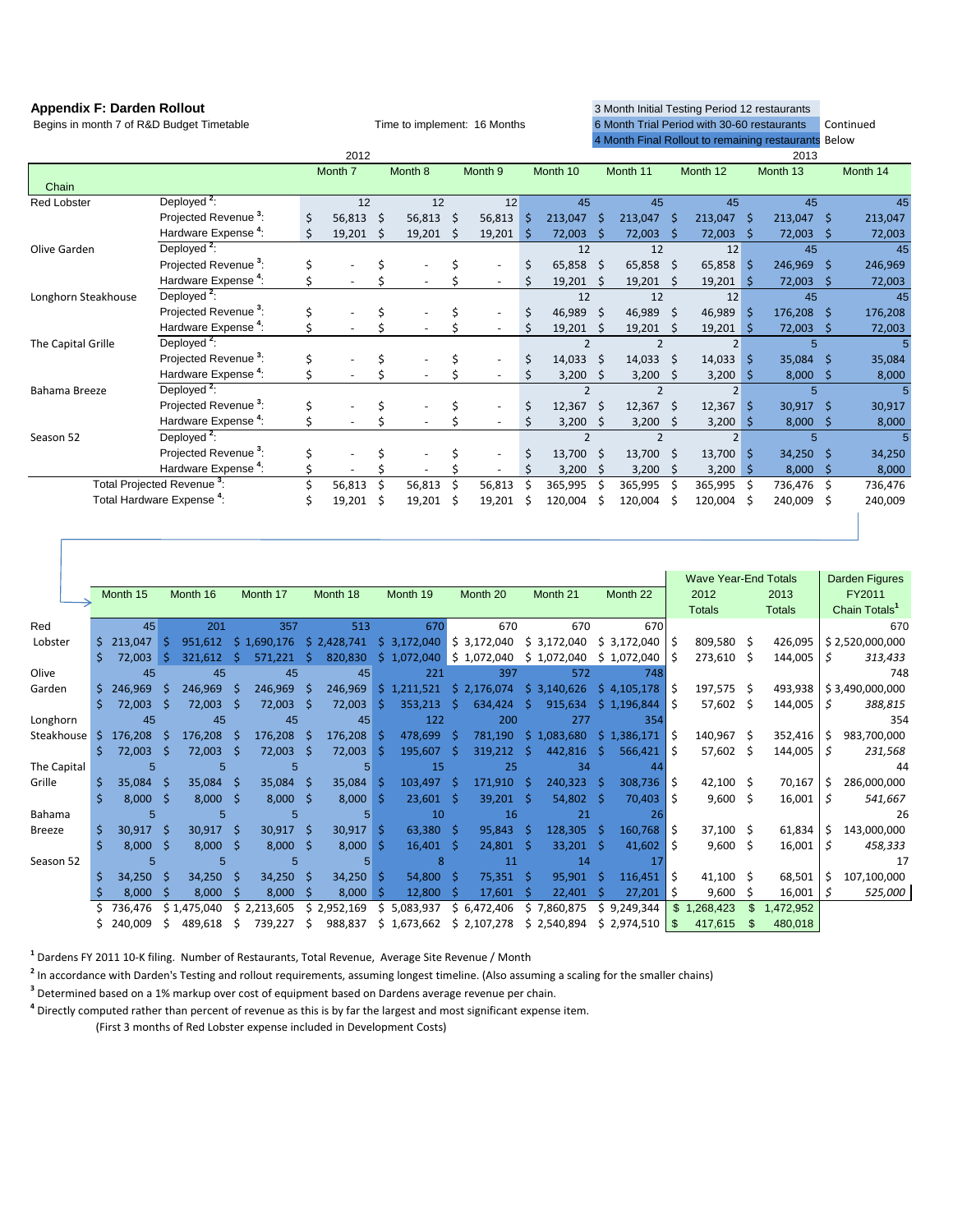## **Appendix G**. Preliminary Patent Investigation

United States patent number 7,831,475 is a patent for a "Remote ordering system" which offers a selective menu processing device that will handle non-cash (credit card) payment device as well as an alpha-numeric keyboard. The patent also includes the possibility of printed receipt functionality. The proposed patent also includes a menu made available to the customer by an electronic device, but specifies a non-tablet device due to the battery consumption concerns. The patent defines a product that displays a menu with information about the food and nutritional information and allows the user to make menu selections, order food, and pay the bill at the table. The differences between *WAVE* and this patent is that *WAVE* offers a fully integrated dining solution. Our product will provide patrons the ability to choose from multiple pages of menu items as a current menu would do, allow the user to page the server for the table if needed, order menu items, and split the bill payment into multiple different bills which can be completed through the credit card swipe machine attached to the stationary tablet at the table. The "Remote ordering system" patent does not allow for the last functionality of being able to split credit card payments multiple ways amongst members of the dining party, produce a recommended tip amount for each patron, and allow signed copies of the tip and payment amount to be emailed to the patron. The "Remote ordering system" patent is mainly designed toward fast-food businesses and enhancing the customer experience while focusing more on the almost complete elimination of the restaurant server. The focus of *WAVE* is more of a tool for the patron in addition to the server and the focus is more on making the restaurant experience more enjoyable with options like bill-pay split and the email receipt option.

Based on the above assumptions *WAVE* does not infringe upon patent number 7,831,475. *WAVE* Service Solutions understands that we need to employ a Patent Law Firm to investigate this matter more fully and find any discrepancies or infringement in the above patent.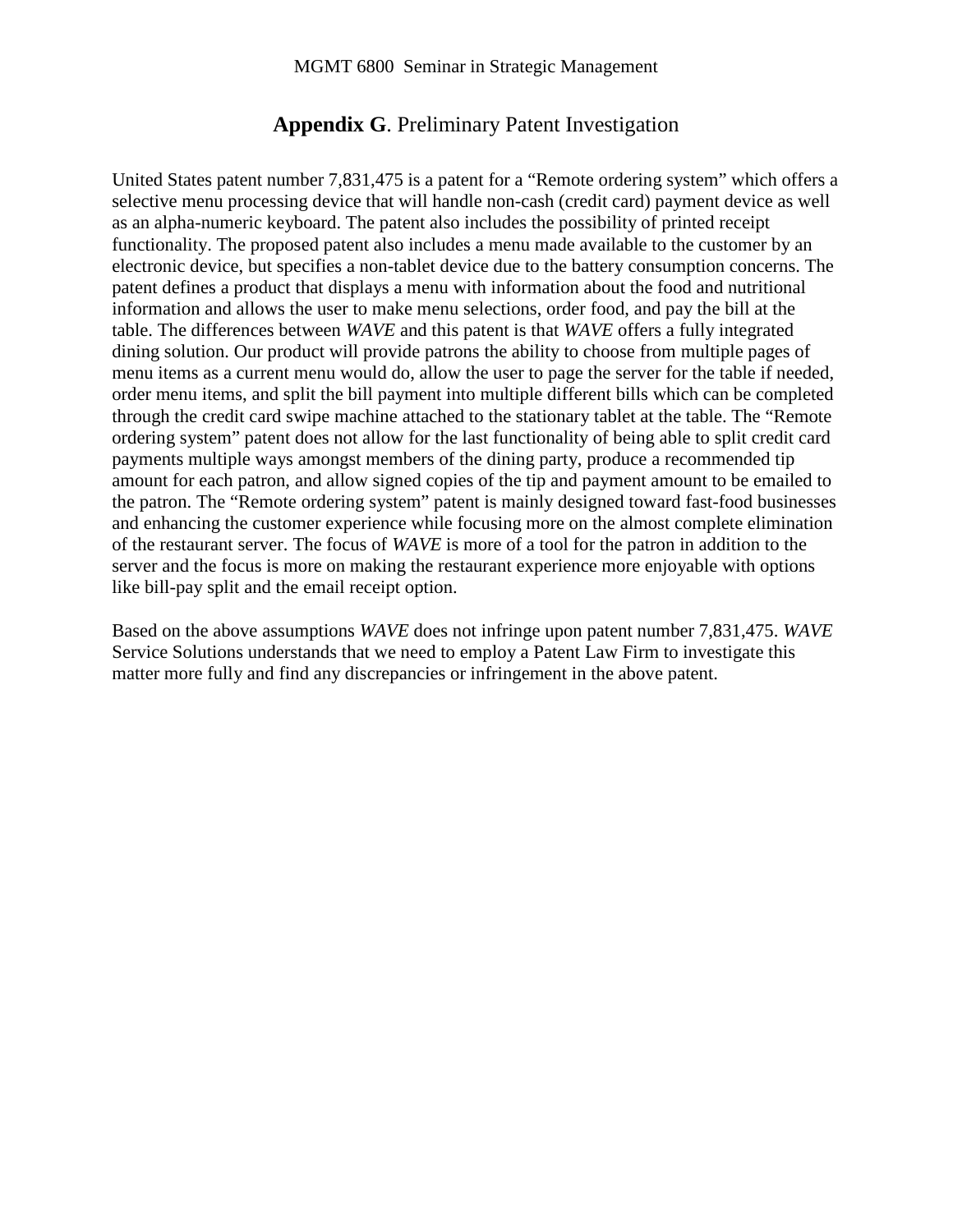## **Appendix H**. Supplemental Market Analysis.

**Number of tables, seats, and estimated number of transactions**: The max number of seats we could serve with our devices (assuming the average of 30 tables per restaurants or 122 seats per restaurant) is 998.2 million seats or 247 million tables in the world market, and assuming the average restaurant stays open from 6 a.m. to 10 p.m., with a one hour processing time per table, and assuming one transaction per table, with a 30% average occupancy rate throughout open hours, that's about 1.185 billion transactions per day or 370 billion transactions per year. That's about \$21 a meal (remember in most of the world a meal is much less costly than in the U.S., where the average ticket or transaction may be at least \$40 or \$50 per table). In the U.S. there are 70.65 million seats or about 17.6 million tables. Assuming the same transaction rate, that would be about 11.16 billion transactions per year (average cost of meal per table \$50). In Europe there would be about 27 billion transactions (with the average ticket per table costing \$67.73). In Canada there would be about 1.2 billion transactions.

**Other facts**: There was an average of 78,313 restaurants per country. The number of restaurants within each region ranged from 4,723 in the Caribbean to 698,040 in Northeast Asia. The lowincome countries have approximately one restaurant unit per 618 people; the upper-middle income group has one restaurant unit per 268 people. The average number of outlets across all countries is one restaurant unit per 477 people.

**Restaurant Market Growth.** The restaurant market itself is somewhat stagnant. In the U.S., the 2011 restaurant market is shrinking slightly from 2010. Nielsen data shows a decline of 4,628 U.S. restaurant units since last year. That's a growth rate of about -.79% (less than -1%). Total restaurant sales figures for the U.S. are also down significantly for the second year in a row, off nearly \$10 billion from a year ago. And, nationally, sales have fallen on a per unit basis, by almost \$10,000 from \$686,723 to \$676,807 per foodservice establishment.